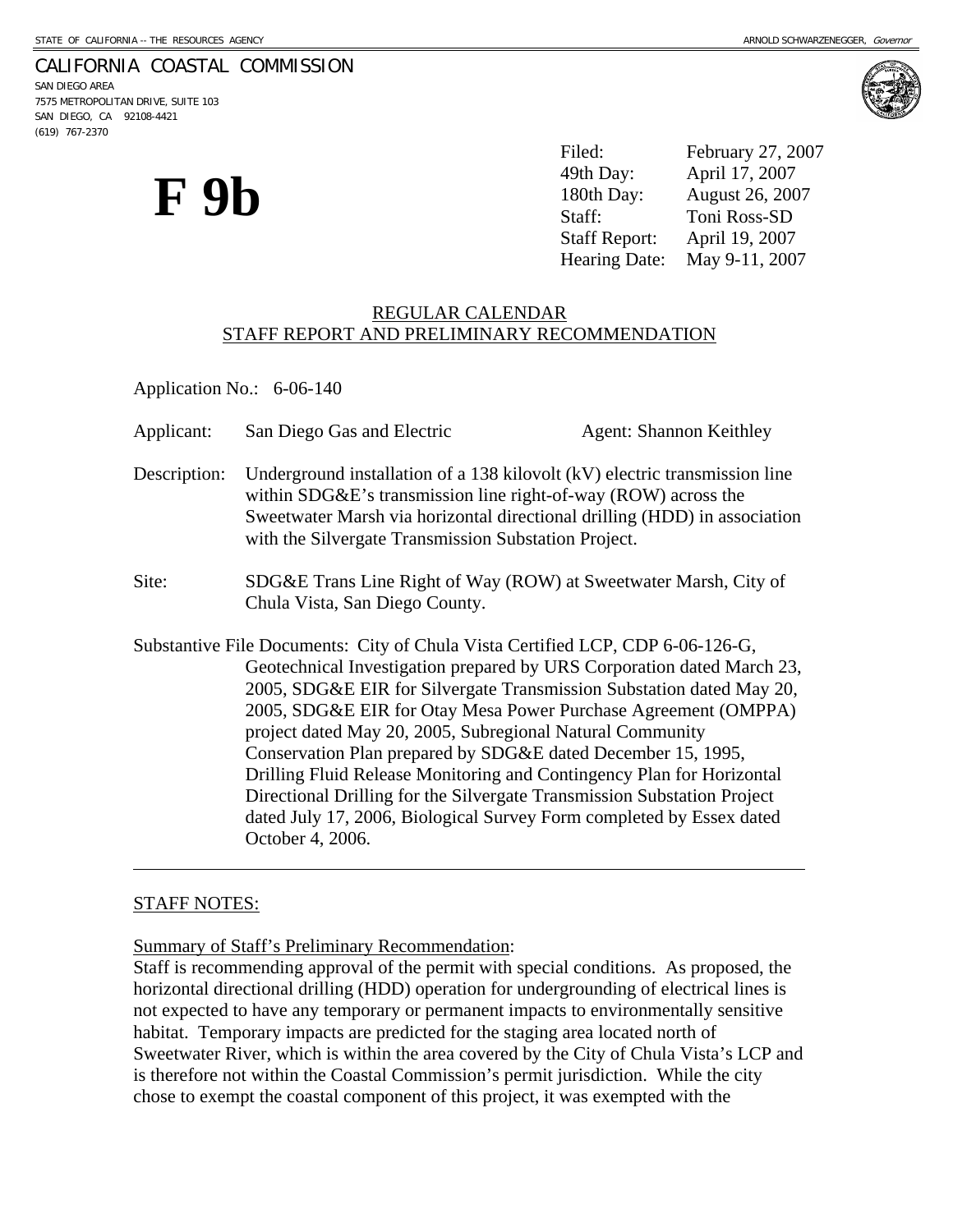certification of the EIR. According to this certified EIR, any temporary impacts to this area will be mitigated through revegetation.

While the project does not proposed impacts to coastal waters or wetlands, the electrical lines will be placed under the Sweetwater Marsh. The project is an incidental public service, however, which is one of the permitted uses in wetlands.

The primary concerns raised by this project include impacts to marine resources and water quality caused by potential vertical fractures ("frac-outs") while drilling, as well as any unforeseen wetland vegetation impacts resulting from construction access and activities. SDG&E has a comprehensive plan for minimizing any biological impacts described in a spill contingency plan submitted with this application. Staff is recommending that the Coastal Commission approve a coastal development permit for this development with special conditions primarily consisting of requiring the applicant to adhere to the protocols and procedures laid out in the plans it submitted to the Commission as part of its application as well as conditions for contacting the Coastal Commission should an emergency situation present itself, and a timing restriction to limit any impacts to nesting sensitive bird species. Staff also recommends conditions requiring revegetation of wetland/upland vegetation, should any unforeseen impacts be identified, as well as restoration for any unforeseen impacts on Eelgrass located within Sweetwater Marsh. No impacts are proposed to Eelgrass, however, vertical fractures, while unlikely, are possible, therefore it is necessary to require the applicant to comply with the guidelines for restoration submitted by the applicant, should impacts occur.

Standard of Review: Chapter 3 policies of the Coastal Act.

# I. PRELIMINARY STAFF RECOMMENDATION:

 $\overline{a}$ 

The staff recommends the Commission adopt the following resolution:

# **MOTION:** *I move that the Commission approve Coastal Development Permit No. 6-06-140 pursuant to the staff recommendation.*

# **STAFF RECOMMENDATION OF APPROVAL:**

Staff recommends a **YES** vote. Passage of this motion will result in approval of the permit as conditioned and adoption of the following resolution and findings. The motion passes only by affirmative vote of a majority of the Commissioners present.

# **RESOLUTION TO APPROVE THE PERMIT:**

The Commission hereby approves a coastal development permit for the proposed development and adopts the findings set forth below on grounds that the development as conditioned will be in conformity with the Coastal Act. Approval of the permit complies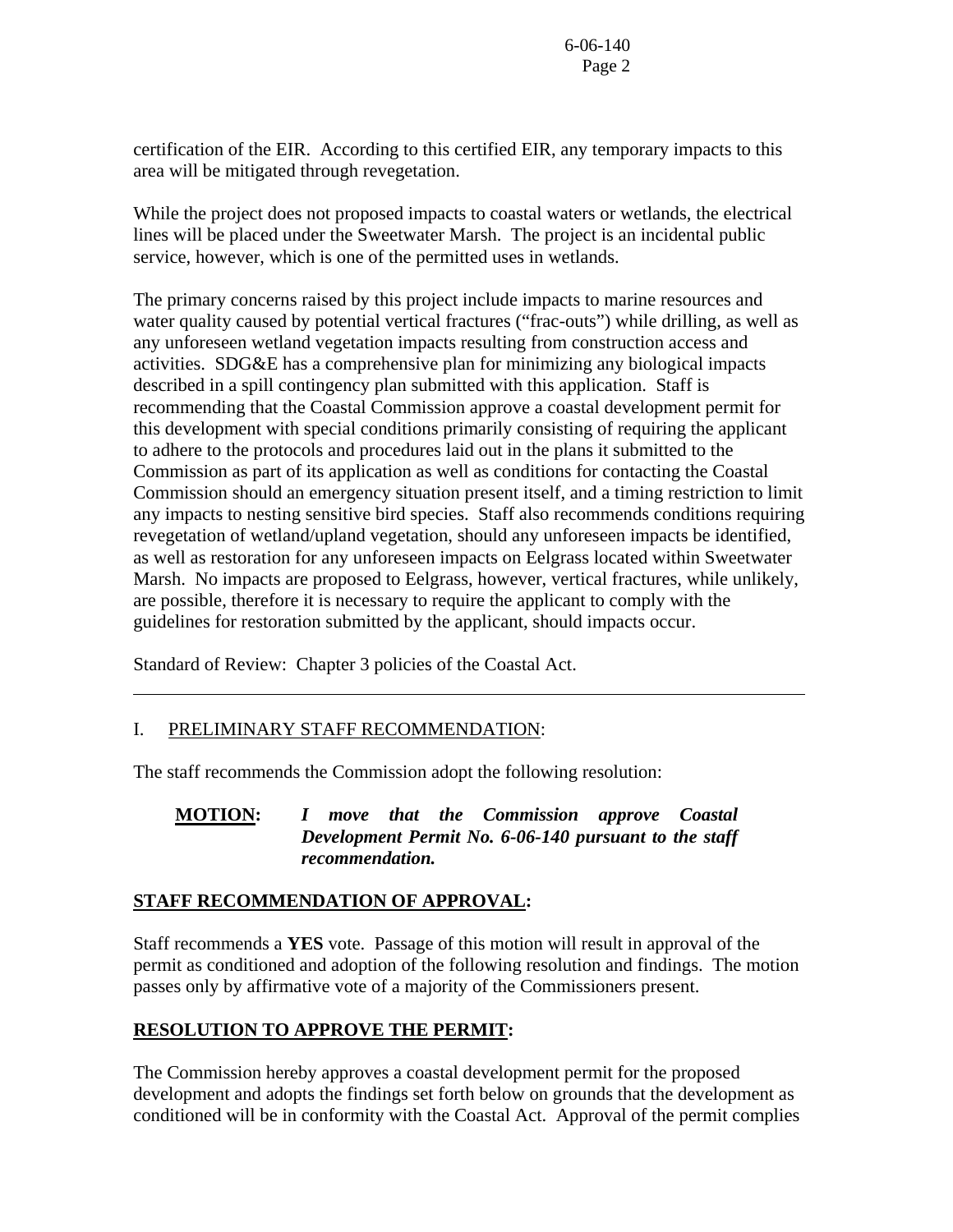with the California Environmental Quality Act because either 1) feasible mitigation measures and/or alternatives have been incorporated to substantially lessen any significant adverse effects of the development on the environment, or 2) there are no further feasible mitigation measures or alternatives that would substantially lessen any significant adverse impacts of the development on the environment.

# II. Standard Conditions.

See attached page.

# III. Special Conditions.

The permit is subject to the following conditions:

# 1. Construction Impacts/Restoration**. WITHIN 60 DAYS OF**

**CONSTRUCTION COMPLETION,** the applicant shall submit for Executive Director review and written approval, a post-construction survey of impacts to wetland and upland vegetation and substrate. The existing condition of the wetland and upland vegetation and substrate has been documented in the EIR and Biological Field Survey dated September 2006. After completion of the project, the post-construction survey shall assess and document the extent of impacts to wetland and upland vegetation and substrate to determine actual impacts. If any temporary impacts to wetlands or uplands are identified, the post-construction survey shall also include a detailed revegetation plan, developed in consultation with the U.S. Fish and Wildlife Service. Implementation of the approved revegetation plan shall occur within 60 days of approval by the Executive Director or within such additional time as the Executive Director may grant for good cause. The revegetation plan, at a minimum, shall include:

- a. A study indicating the type, size, and extent of all plant materials to be replaced, identifying any irrigation system necessary for revegetation and other landscape features required to revegetate inadvertent temporary wetland impacts.
- b. Temporary wetland impacts shall be revegetated at a 1:1 ratio. If the postconstruction survey identifies that permanent wetland impacts have occurred, a permit amendment is required to address the identified impacts. Mitigation shall be provided for any identified permanent wetland impacts at a ratio of not less than 4:1.
- c. Any temporary upland impacts shall be revegetated at a 1:1 ratio. Drought tolerant, non-invasive native plants obtained from local stock, if available, shall be utilized to re-establish the area consistent with historic conditions.
- d. The following goals, objectives, and performance standards for the restoration sites: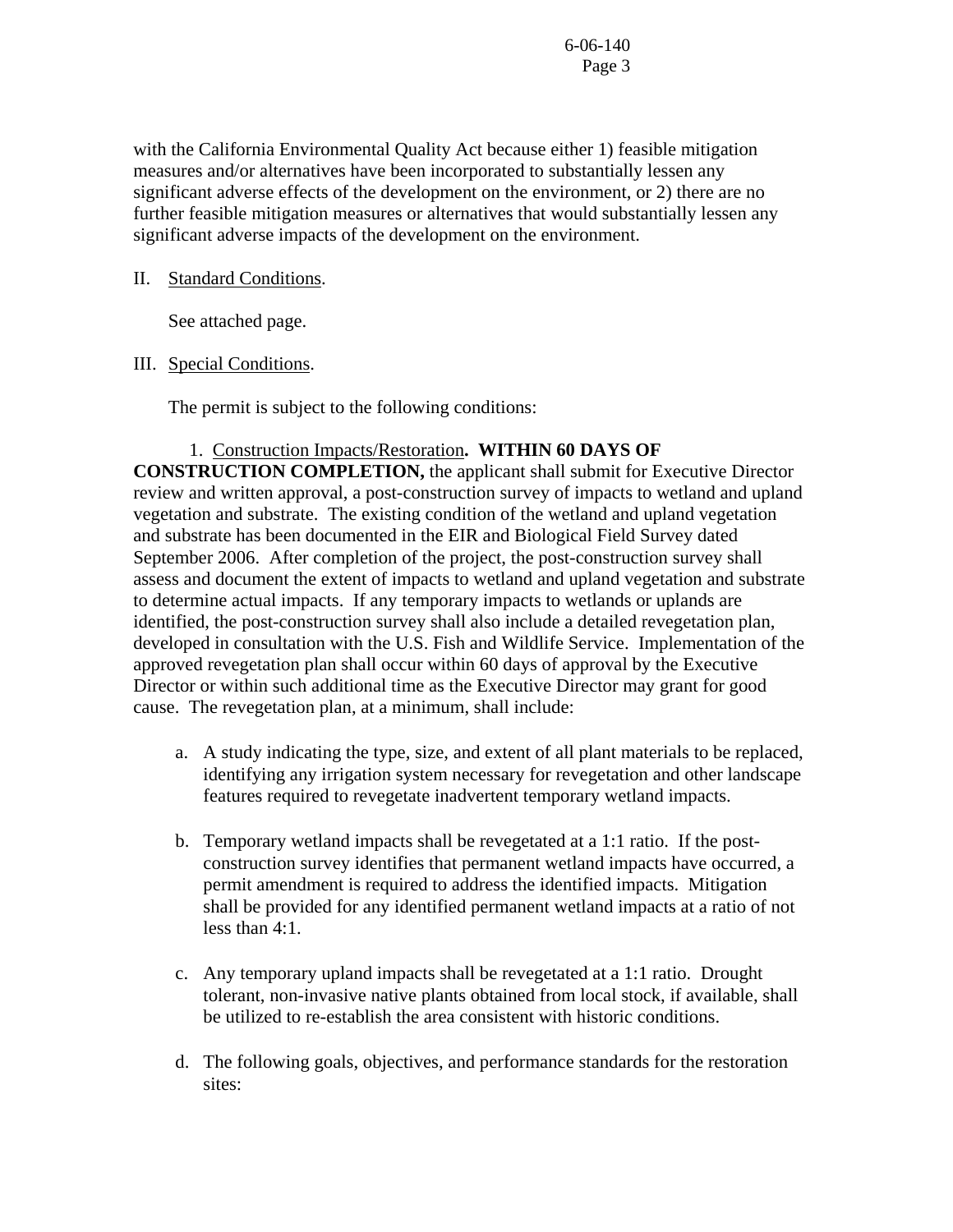- 1. Full restoration of all wetland impacts that are identified as temporary. Restoration of temporarily impacted areas shall include, at a minimum, restoration of before-impact hydrology, removal of all non-native plant species, and replanting with locally collected native wetland plant species.
- 2. Success criteria and final performance monitoring shall provide at least a 90% coverage of areas disturbed by construction activities within 1 year of completion of construction activities.
- 3. The final design and construction methods that will be used to ensure the restoration sites achieve the defined goals, objectives, and performance standards.
- 4. Submittal, within 30 days of completion of initial restoration work, of post-restoration plans demonstrating that the revegetated areas have been established in accordance with the approved design and construction methods.
- 5. A survey taken one year after revegetation identifying the quantity and quality of the restored plants. If the survey demonstrates the revegetation has been unsuccessful, in part or in whole, the survey shall include a plan for remediation and further surveys/reports until the sites are fully restored.
- 6. All surveys, reports or other documentation of the revegetation effort shall be submitted to the San Diego office of the Coastal Commission within 30 days of completion.

The permittee shall undertake the development in accordance with the approved plans. Any proposed changes to the approved plans shall be reported to the Executive Director. No changes to the plans shall occur without a Coastal Commission approved amendment to this coastal development permit unless the Executive Director determines that no amendment is legally required.

 2. Eelgrass Mitigation and Monitoring Plan. In the case of a frac-out, or other event causing impacts to Eelgrass, the applicant shall conform to the final Eelgrass mitigation program submitted by the applicant dated February 27, 2007 titled Southwest Regional Office National Marine Fisheries Service Southern California Eelgrass Mitigation Policy. Any proposed changes to the applicant's Eelgrass mitigation program shall be reported to the Executive Director. No changes to the Eelgrass mitigation program shall occur without a Coastal Commission approved amendment to this coastal development permit, unless the Executive Director determines that no amendment is legally required.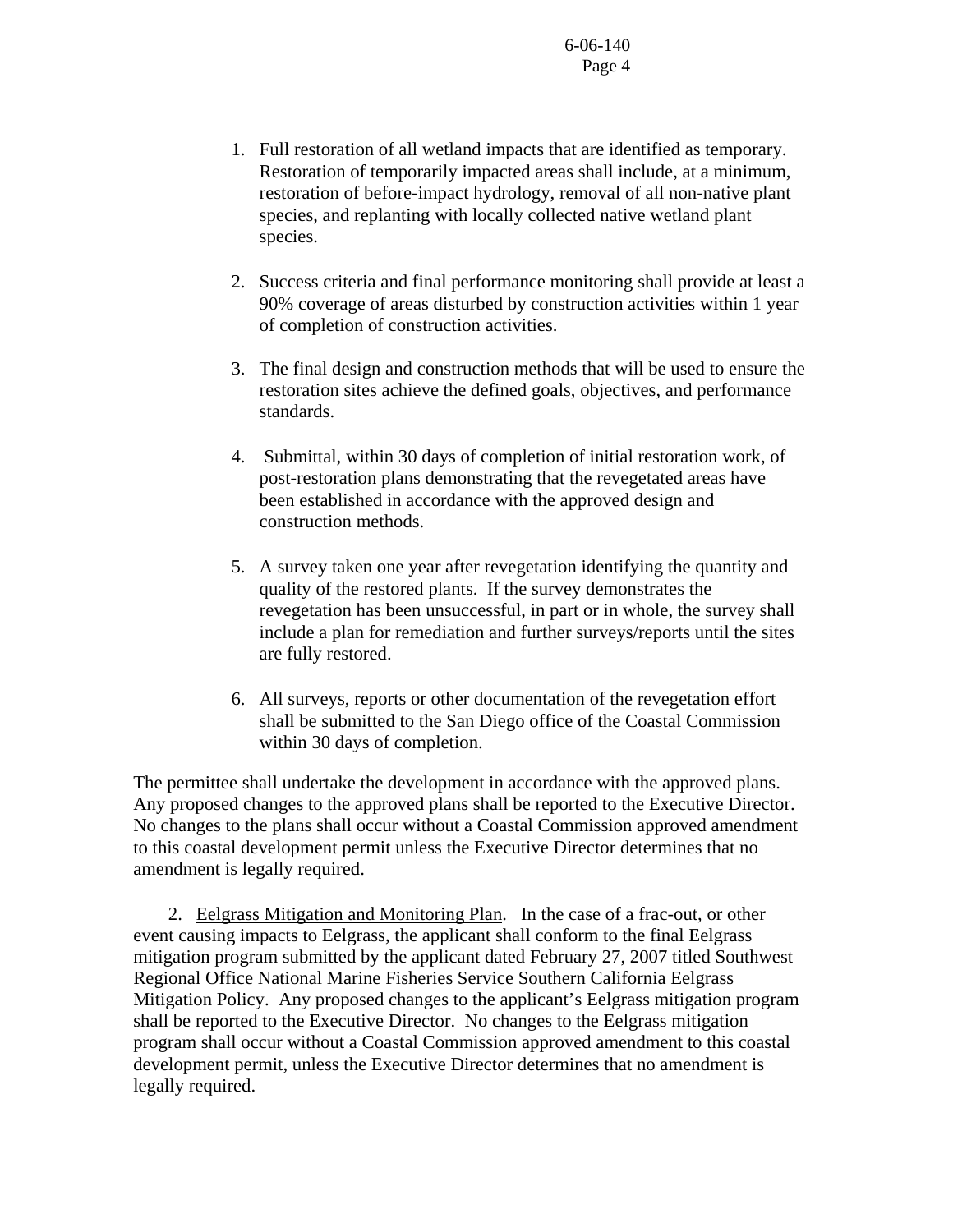3. Sensitive Species/Timing. To avoid potential impacts to the Belding's savannah sparrow and Light-footed clapper rail breeding period, construction is not permitted between the dates of March  $1<sup>st</sup>$  and August  $31<sup>st</sup>$  of any year, unless approved in writing by the US Fish & Wildlife Service.

 4. Project Modifications. Only that work specifically described in this permit is authorized. Any additional work requires separate authorization from the Executive Director. **If, during construction, site conditions warrant changes to the project (i.e. multiple frac-outs), the San Diego District office of the Coastal Commission shall be contacted immediately prior to any changes to the project in the field.** 

 5. Staging/Storage Area. All staging and storage shall be maintained within the proposed staging areas located within SDG&E's existing ROW. If conditions require relocation of staging/storage areas**,** the San Diego District office of the Coastal Commission shall be contacted prior to any changes to the project in the field.

 6. Spill Contingency. All work shall be undertaken in conformance to the San Diego Gas & Electric Drilling Fluid Release Monitoring and Contingency Plan for Horizontal Directional Drilling for the Silvergate Transmission Substation Project dated July 17, 2006. Any proposed changes to the Drilling Fluid Release Monitoring and Contingency Plan shall be reported to the Executive Director. No changes to this plan shall occur without a Coastal Commission approved amendment to this coastal development permit, unless the Executive Director determines that no amendment is legally required.

 7. Construction Best Management Practices. The applicant shall comply with the following construction-related requirements:

- a. Construction-Related Requirements:
	- 1. No construction materials, debris, or waste shall be placed or stored where it may be subject to wave, wind, rain, or tidal erosion and dispersion;
	- 2. Any and all debris resulting from construction activities shall be removed from the project site within 24 hours of completion of the project;
	- 3. Construction debris and sediment shall be removed from construction areas each day that construction occurs to prevent the accumulation of sediment and other debris which may be discharged into coastal waters;
	- 4. All construction materials, excluding lumber, shall be covered and enclosed on all sides, and as far away from a storm drain inlet and receiving waters as possible.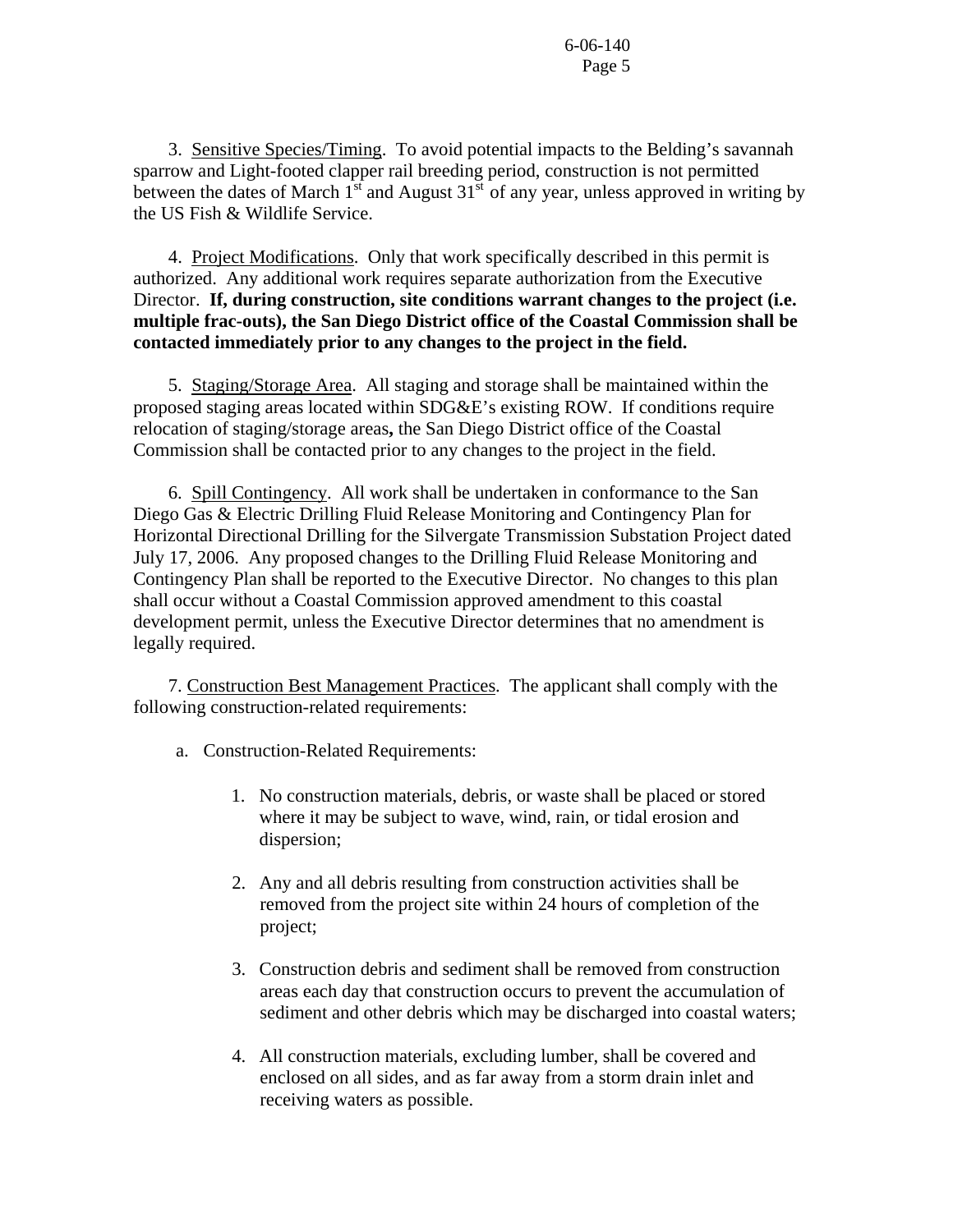- 5. Machinery or construction materials not essential for project improvements will not be allowed at any time in the intertidal zone.
- b. Best Management Practices (BMPs) designed to prevent spillage and/or runoff of construction-related materials, sediment, or contaminants associated with construction activity shall be implemented prior to the onset of such activity. Selected BMPs shall be maintained in a functional condition throughout the duration of the project. Such measures shall be used during construction:
	- 1. The applicant shall ensure the proper handling, storage, and application of petroleum products and other construction materials. These shall include a designated fueling and vehicle maintenance area with appropriate berms and protection to prevent any spillage of gasoline or related petroleum products or contact with runoff. It shall be located as far away from the receiving waters and storm drain inlets as possible;
	- 2. The applicant shall develop and implement spill prevention and control measures;
	- 3. The applicant shall maintain and wash equipment and machinery in confined areas specifically designed to control runoff. Thinners or solvents shall not be discharged into sanitary or storm sewer systems; and
	- 4. The applicant shall provide adequate disposal facilities for solid waste, including excess concrete, produced during construction.
- 8. Assumption of Risk, Waiver of Liability and Indemnity Agreement.

 A) By acceptance of this permit, the applicant acknowledges and agrees (i) that the site may be subject to hazards from "frac-outs" and flooding; (ii) to assume the risks to the applicant and the property that is the subject of this permit of injury and damage from such hazards in connection with this permitted development; (iii) to unconditionally waive any claim of damage or liability against the Commission, its officers, agents, and employees for injury or damage from such hazards; and (iv) to indemnify and hold harmless the Commission, its officers, agents, and employees with respect to the Commission's approval of the project against any and all liability, claims, demands, damages, costs (including costs and fees incurred in defense of such claims), expenses, and amounts paid in settlement arising from any injury or damage due to such hazards.

 B) **PRIOR TO ISSUANCE OF THE COASTAL DEVELOPMENT PERMIT**, the applicant shall submit a written agreement, in a form and content acceptable to the Executive Director, incorporating all of the above terms of this condition.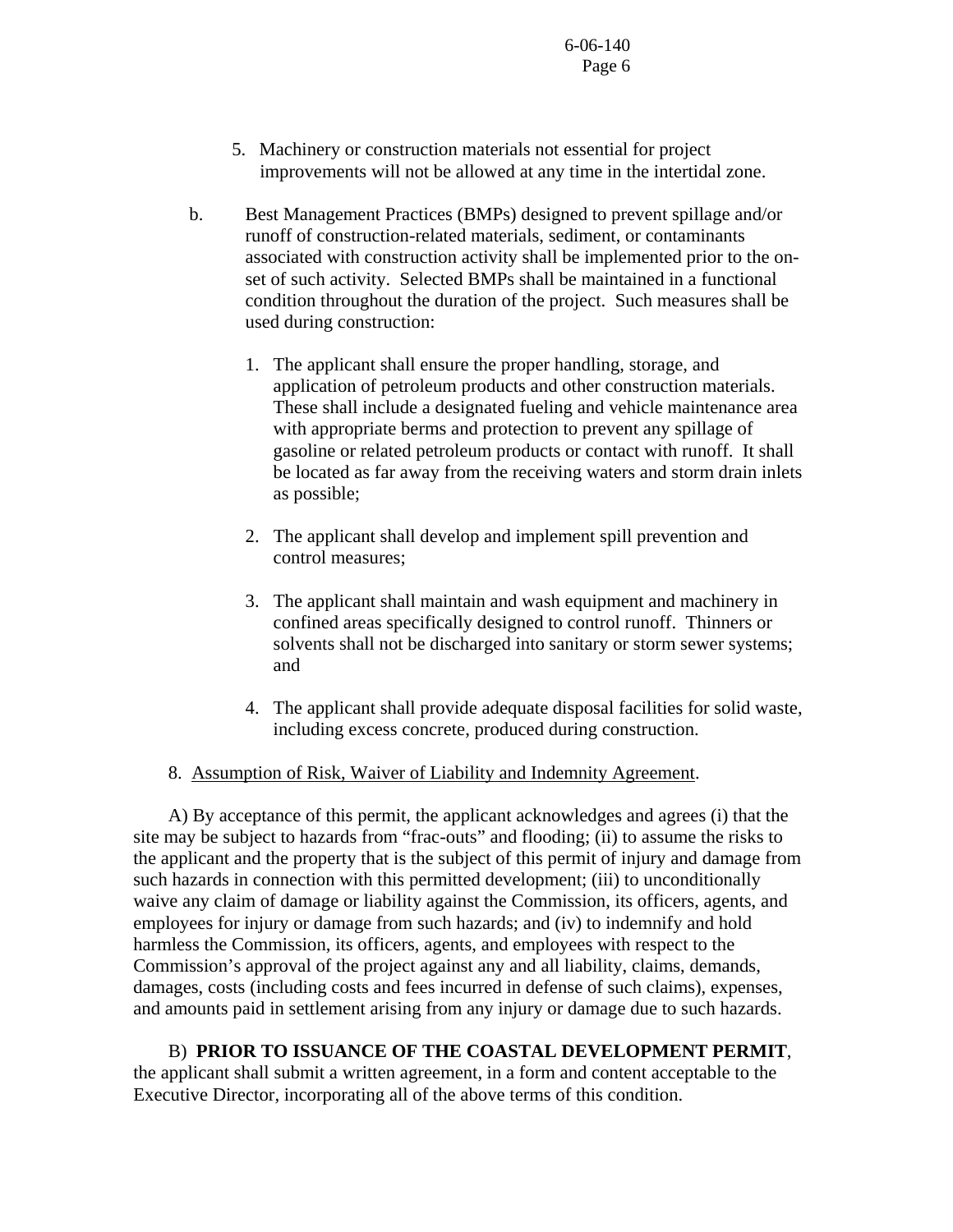# 9. Other Permits. **PRIOR TO THE COMMENCEMENT OF**

**CONSTRUCTION**, the applicant shall provide to the Executive Director, copies of all other required federal, state or local permits for the development. The applicant shall inform the Executive Director of any changes to the development required by any of these other permits. Such changes shall not be incorporated into the project until the applicant obtains a Commission amendment to this coastal development permit, unless the Executive Director determines that no amendment is legally required.

## IV. Findings and Declarations.

The Commission finds and declares as follows:

 1. Project Description. San Diego Gas & Electric is proposing to replace and underground an existing 138kV transmission line currently installed on lattice steel bridges within the Sweetwater Marsh in the City of Chula Vista (ref. Exhibit  $\# 1 \& 2$ ). The project, titled *Tie Line 13815*, is part of a larger Silvergate Substation Project replacing an outdated substation located at Main Street. The underground route runs north and parallel to the west side of Bay Boulevard, crosses through developed and undeveloped areas, including SDG&E's ROW adjacent to the Sweetwater Marsh National Wildlife Refuge (SMNWR). This application is for the horizontal directional drilling (HDD) (ref. Exhibit #3) to be conducted below the Sweetwater Marsh for the 138kV line only; all other components of the project are reviewed and permitted by the City of Chula Vista.

The City of Chula Vista has a certified LCP and issues its own coastal development permits. The proposed drilling under Sweetwater Marsh is in the Commission's area of original jurisdiction, and the remainder of the project falls within the City of Chula Vista's coastal development permit jurisdiction. Those portions of the project within the City's coastal development permit (CDP) jurisdiction were found by the City to be exempt from CDP requirements. The project, as exempted by the city, includes all mitigation measures developed as a result of the certified EIR. This EIR addresses all significant environmental impacts associated with the staging areas, drill pits, conduit fusing, construction access, copper guide system, noise, pollution and lighting and developed appropriate mitigation measures. As stated above, the only component of the project that is before the Commission is the Horizontal Directional Drilling located within the Sweetwater Marsh.

The Horizontal Directional Drilling method drills and reams an underground tunnel, then pulls the conduits back through the hole (ref. Exhibit #3). At Sweetwater Marsh, the 138 kV transmission line will be installed by drilling beneath the marsh. The entry and exit pits will be located a minimum of 50' inland of the shoreline, and is within Chula Vista's permit jurisdiction. Procedure for this project entails drilling one hole of approximately 52" in diameter for a distance of 3,000 ft, the entire length of the marsh. The maximum depth of the drill will be approximately 90' below ground surface. Drilling fluid of Bentonite mixed with water will be used to lubricate the auger during the drilling process. Additional additives may be used to adjust the mixture's properties to optimize the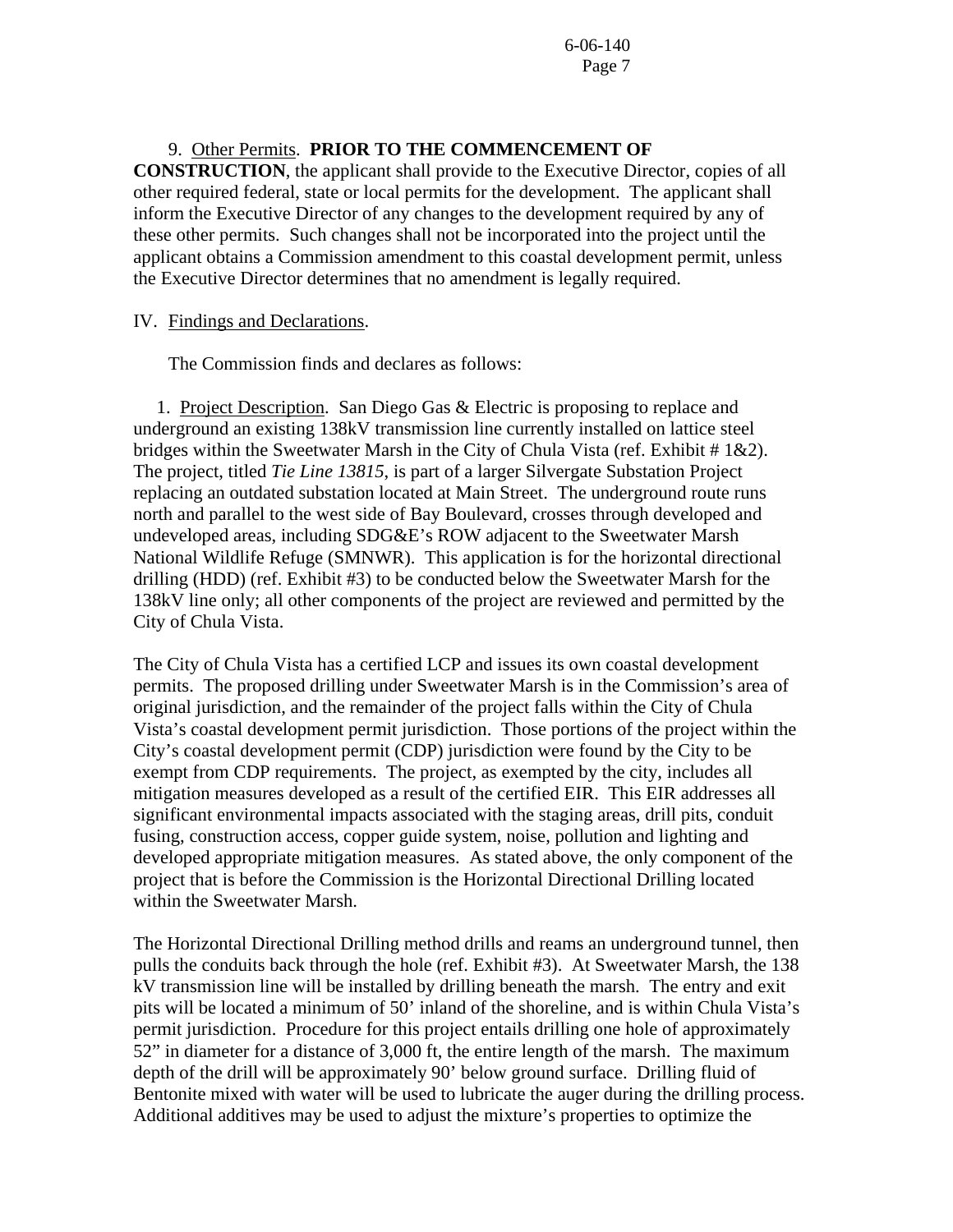drilling process. The drilling fluid captures the soil cuttings generated at the bit as the fluid is circulated and the drill hole is advanced. This circulation of the drilling fluid returns the cuttings through the annular space between the drill rods and the casing wall. The drill pit will be set up at the entrance and exit locations to hold the Bentonite mixture and the soil cuttings. The drill pits are located outside of the California Coastal Commission direct permit jurisdiction, in upland areas. Each of the pits will be approximately 10' wide by 10' long by 5' deep.

In order to accurately locate and direct the drill bit during the drilling of the pilot hole, a surface monitoring system consisting of a copper wire grid will be established across the marsh between the entry and exit pits. Construction crews will place this grid by hand. By inducing a current through the wire grid, a magnetic field is established that can be used to locate and guide the drill bit (this wire grid is removed after completion of the drilling operation). Once a pilot hole is drilled, one or more reaming passes will be made to enlarge the drill hole to approximately 52" in diameter. Prior to pulling in the conduits a "swab" pass may be performed to ensure the hole is clear of cuttings and is completely open. Prior to conduit pull-in, the conduits will be fused together at a staging area to the south of the marsh. If possible, the conduits will be fused to the full length needed to cross the entire 3,000' distance from the exit pit to the entry pit. If this is not possible, the conduits will be fused into lengths as long as possible to minimize the need to stop during pull-in to fuse on additional sections of conduit. This improves the likelihood of successful pull-in. During conduit pull-in, the conduits may be filled with water to eliminate the positive buoyancy of the conduits. The installed conduits will be extended to vaults that will be installed at each end (north and south) outside the marsh. The conduits will then be transitioned to two cable poles to the north and south of Sweetwater Marsh.

There are no expected non-mitigated temporary or permanent environmental impacts for this project, as proposed by the applicant. No new access roads are proposed for this project.

 2. Background. SDG&E is currently undergoing two maintenance projects to replace/underground (2) 230/60 kilovolt and (1) 138 kilovolt (kV) transmission lines located between the South Bay Power Plant and Sweetwater River called: The Otay Mesa Power Purchase Agreement (CDP Application #6-06-126) and The Silvergate Substation Project (the subject development). The Otay Mesa Power Purchase Agreement (OMPPA) Project will replace two existing 138/69 (kV) overhead transmission lines with one updated 230/60 (kV) underground transmission line. The Silvergate Substation project will replace the outdated Main Street Substation with a new updated substation. The existing Main Street Substation will be dismantled upon completion of the new Silvergate Substation. The Tie line 13815 Project, which is the specific project proposed in this CDP application, is part of this much larger Silvergate Project. The Tie Line 13815 project will underground the one remaining 138kV overhead transmission line between the South Pay Power Plant and Sweetwater River.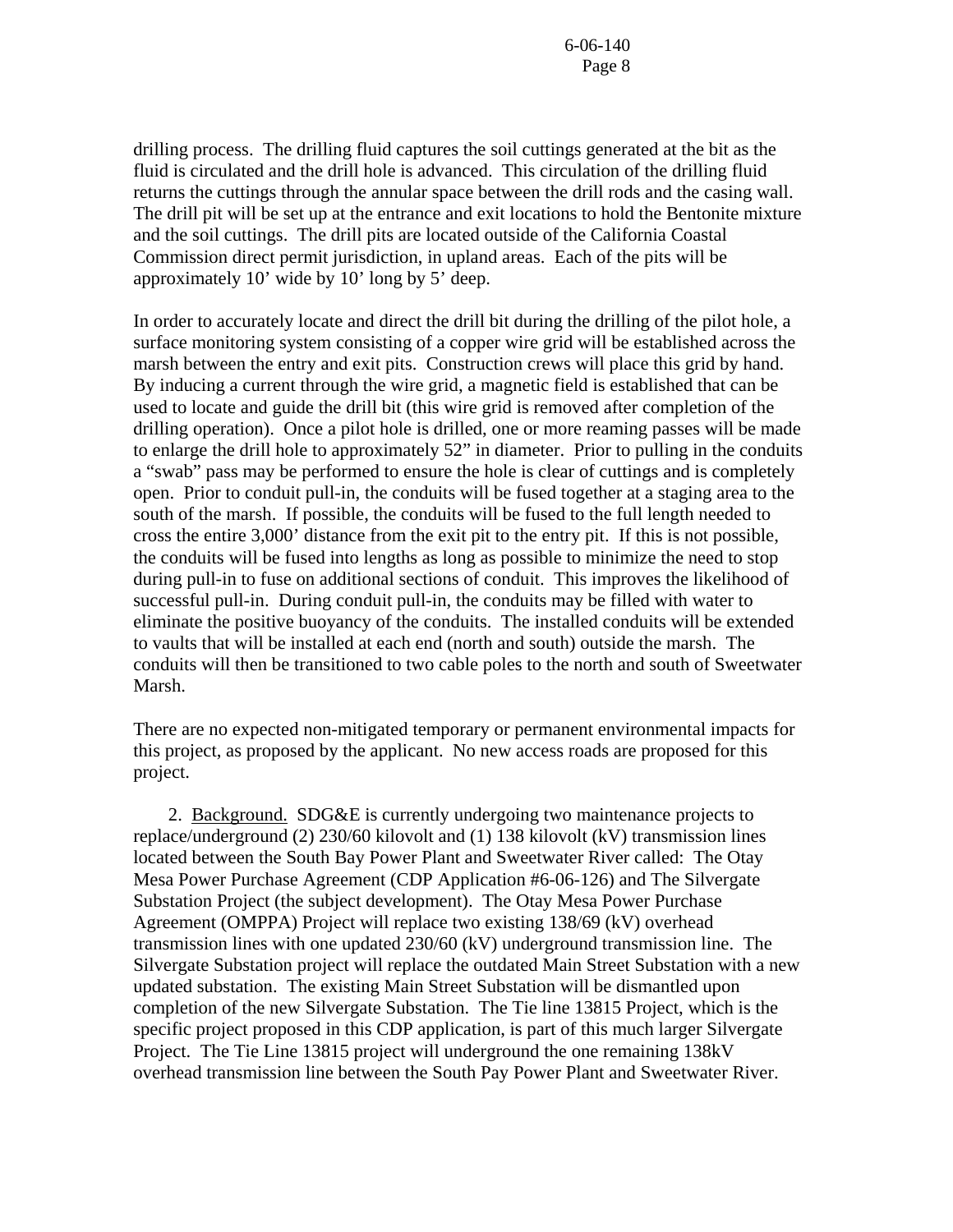Currently both the 230/60 and the 138 kV lines are installed on lattice steel bridge structures located within the existing SDG&E Right Of Way (ROW). The two projects combined will underground all electrical lines in the region and allow for future removal of the lattice steel bridge structures. Horizontal directional drilling will be used to underground the transmission lines within the Sweetwater Marsh. The 230/60 kV line will require (2) 36" drill holes, the 138 kV line will require (1) 52" drill hole, for a total of three complete borings. To date the OMPPA Project, is already completed and will be reviewed by the Commission under CDP #6-06-126, as a follow-up to an emergency permit (ref. Emergency Permit #6-06-126-G). The specific project before the Commission in this application is for the undergrounding of the single 138 kV line, via horizontal directional drilling underneath Sweetwater Marsh, directly adjacent to the Sweetwater Marsh National Wildlife Refuge. This project is planned to take place in the fall of 2007.

 3. Public Access. The project is located between the first public road and the sea, therefore the Commission must make a specific finding that the development is consistent with the public access and recreation policies of Chapter 3 of the Coastal Act. Pub. Res. Code Section 30604(c).

# **Section 30210 of the Coastal Act states, in pertinent part:**

…maximum access, which shall be conspicuously posted, and recreational opportunities shall be provided for all the people consistent with public safety needs.

# **Section 30211**

Development shall not interfere with the public's right of access to the sea where acquired through use or legislative authorization, including, but not limited to, the use of dry sand and rocky coastal beaches to the first line of terrestrial vegetation.

The project is located within Sweetwater Marsh. Located directly west is the Sweetwater Marsh National Wildlife Refuge (SMNWR), a USFWS facility. The Chula Vista Nature Center is located within the (SMNWR). The Nature Center is a facility of the City of Chula Vista. The Chula Vista Nature Center has a high volume of daily visitors and houses extensive interpretation programs including formal environmental education classes, brochures, guided walks, special events, volunteer programs, nature trails and wildlife viewing platforms among others.

This project will remain within SDG&E's existing ROW and therefore the various programs and public access trails will not be impacted by the proposed development. There is a parking lot associated with the Nature Center that could potentially be used for delivery and/or parking by construction crews. While the nature center and its associated parking lot are located outside of the Commission's direct permit jurisdiction, the project (within the City's jurisdiction) does include provisions to address public access. The parking lot is a fee-owned property of SDG&E. SDG&E rents the lot to the City of Chula Vista. SDG&E worked with the City of Chula Vista to ensure adequate alternative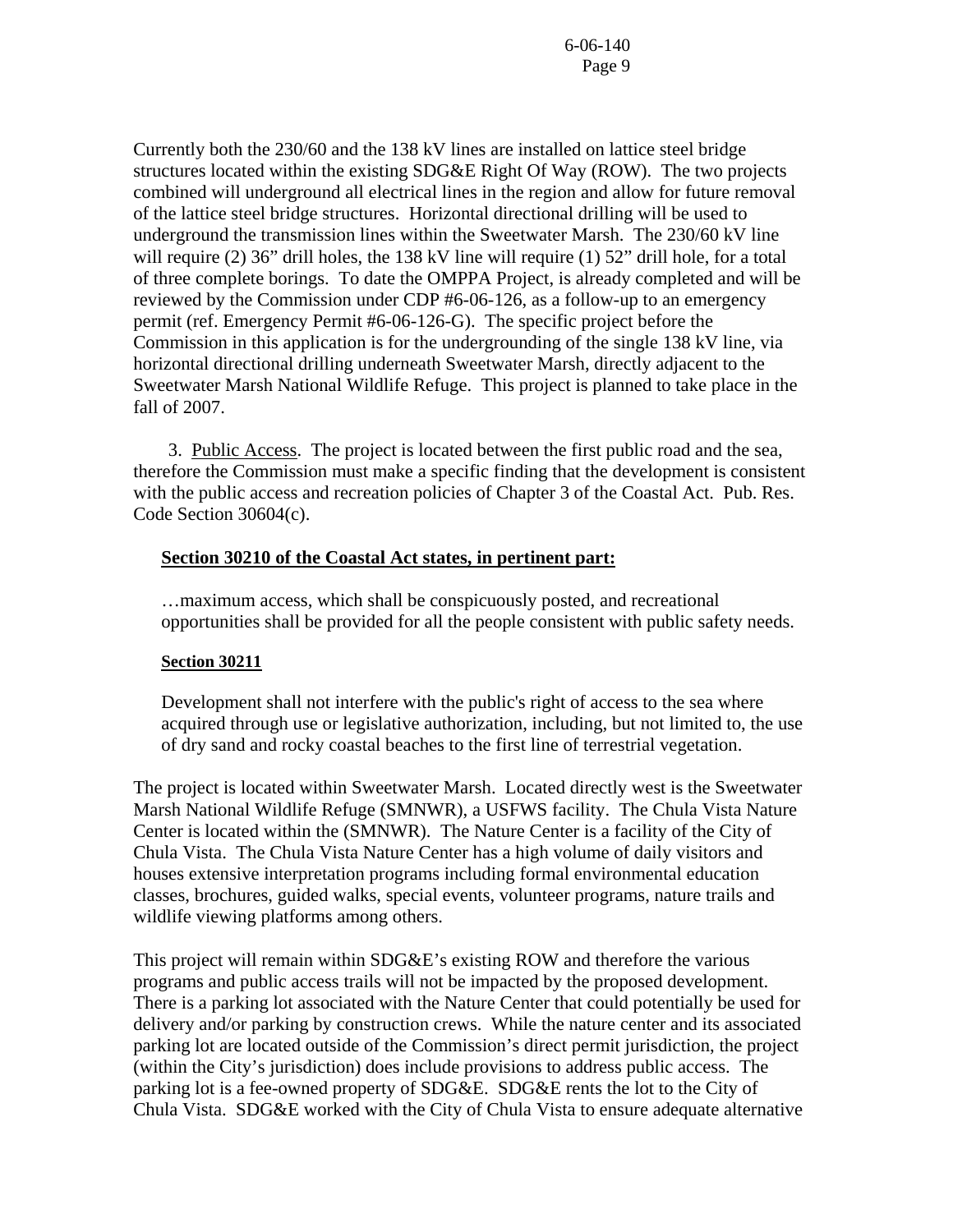parking for the Nature Center. By providing alternative parking for the existing Nature Center parking lot, public access will be protected.

Furthermore, Special Condition #3 requires that all construction work cease between the dates of March  $1<sup>st</sup>$  and August  $31<sup>st</sup>$  for the protection of nesting birds. This restriction will also eliminate any public access impacts resulting from the project during the most of the summer season, when the Nature Center has its highest rates of visitation.

The proposed project will not change existing public access conditions and recreational opportunities in the area, with the possible exception of reducing parking at the Nature Center. This potential impact is mitigated through SDG&E's proposal to provide alternative parking for the Nature Center and because construction will not take place during the summer months, due to the imposition of Special Condition #3, which prohibits construction during the nesting season. Therefore, the proposed project, as conditioned, is consistent with the public access and recreation policies of Chapter 3 of the Coastal Act.

 4. Protection of Wetlands. Section 30233 outlines the uses permitted within a wetland and state:

## **Section 30233**

 (a) The diking, filling, or dredging of open coastal waters, wetlands, estuaries, and lakes shall be permitted in accordance with other applicable provisions of this division, where there is no feasible less environmentally damaging alternative, and where feasible mitigation measures have been provided to minimize adverse environmental effects, and shall be limited to the following:

 (l) New or expanded port, energy, and coastal-dependent industrial facilities, including commercial fishing facilities.

 (2) Maintaining existing, or restoring previously dredged, depths in existing navigational channels, turning basins, vessel berthing and mooring areas, and boat launching ramps.

 (3) In open coastal waters, other than wetlands, including streams, estuaries, and lakes, new or expanded boating facilities and the placement of structural pilings for public recreational piers that provide public access and recreational opportunities.

 (4) Incidental public service purposes, including but not limited to, burying cables and pipes or inspection of piers and maintenance of existing intake and outfall lines. [emphasis added]

 (5) Mineral extraction, including sand for restoring beaches, except in environmentally sensitive areas.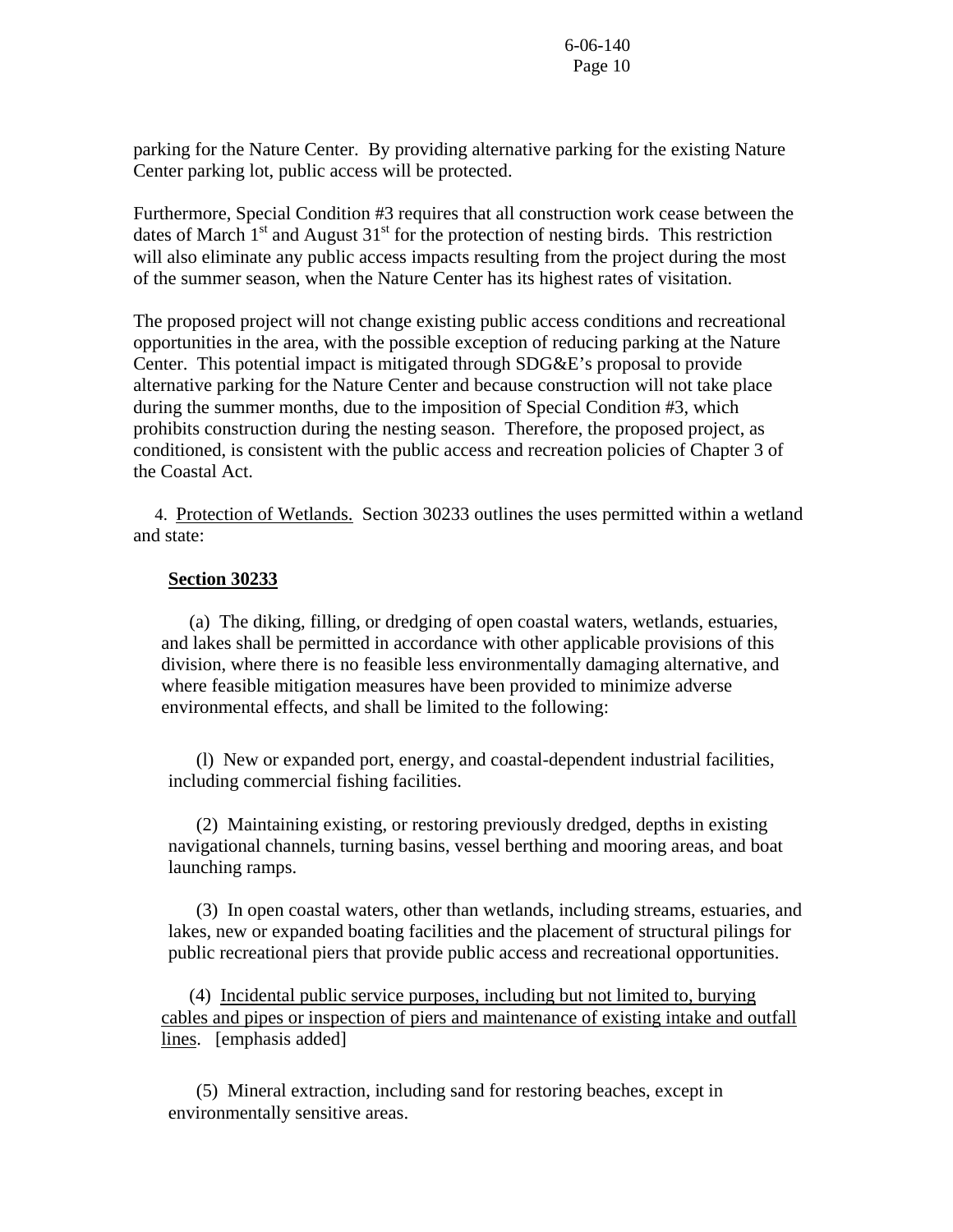- (6) Restoration purposes.
- (7) Nature study, aquaculture, or similar resource dependent activities.

[. . .]

 $\overline{a}$ 

# Incidental Public Purpose

Section 30233 of the Act prohibits diking, filling or dredging of open coastal waters, wetlands or estuaries unless the development consists of one of the seven enumerated permitted uses. In addition, the development must also be the least environmentally damaging alternative and must minimize any adverse environmental impacts.<sup>[1](#page-10-0)</sup> In this case, the proposed project involves the undergrounding of electrical transmission lines in Sweetwater Marsh, located in the City of Chula Vista. This project will require horizontal directional drilling within the marsh for a distance of approximately 3,000 feet. The applicant is proposing to install the electrical line approximately 90 feet below Sweetwater Marsh using the HDD process without disruption to coastal waters or wetlands. However, assuming that the project is subject to Section 30233, in this particular case, the proposed development is one of the seven permitted uses enumerated in Section 30233. As discussed previously, no portion of the proposed transmission line would be installed directly within wetlands or any other environmentally sensitive habitat area. Section 30233 of the Coastal Act allows for the diking, filling or dredging of wetlands for incidental public service purposes, including, but not limited to, burying electrical lines within wetlands. As such, the project qualifies as an incidental public service project under 30233 (a)(4) of the Coastal Act.

However, if an unintended frac-out should occur during the HDD operation, resulting in the release of the bentonite drilling fluid to surface above, then fill in wetlands will have occurred. Although the project is an acceptable use as an incidental public service project, any such fill of wetlands or the waters of the lagoon with bentonite fluid will need to be cleaned-up, removed and the site restored because 30233 also requires mitigation measures be provided to minimize adverse environmental effects. SDG&E has developed a detailed Drill Fluid Release Plan which sets out mitigation and restoration measures should such a spill occur. Special Condition #6 requires that the applicant comply with the guidelines set out in this plan.

In addition, because the project site lies in close proximity to sensitive habitat, the Commission imposes Special Condition #1 to address any inadvertent temporary or permanent impacts to wetlands or other environmentally sensitive habitat caused by this project. Special Condition #1 requires the applicant to perform a post construction survey of the subject site, and if any temporary wetland impacts have occurred, it requires restoration of these areas pursuant to an approved restoration plan that will be developed by the applicant, in consultation with the US Fish & Wildlife Service. The restoration

<span id="page-10-0"></span> $1$  These findings assume, without deciding, that drilling approximately 90 feet below wetlands constitutes dredging of wetlands.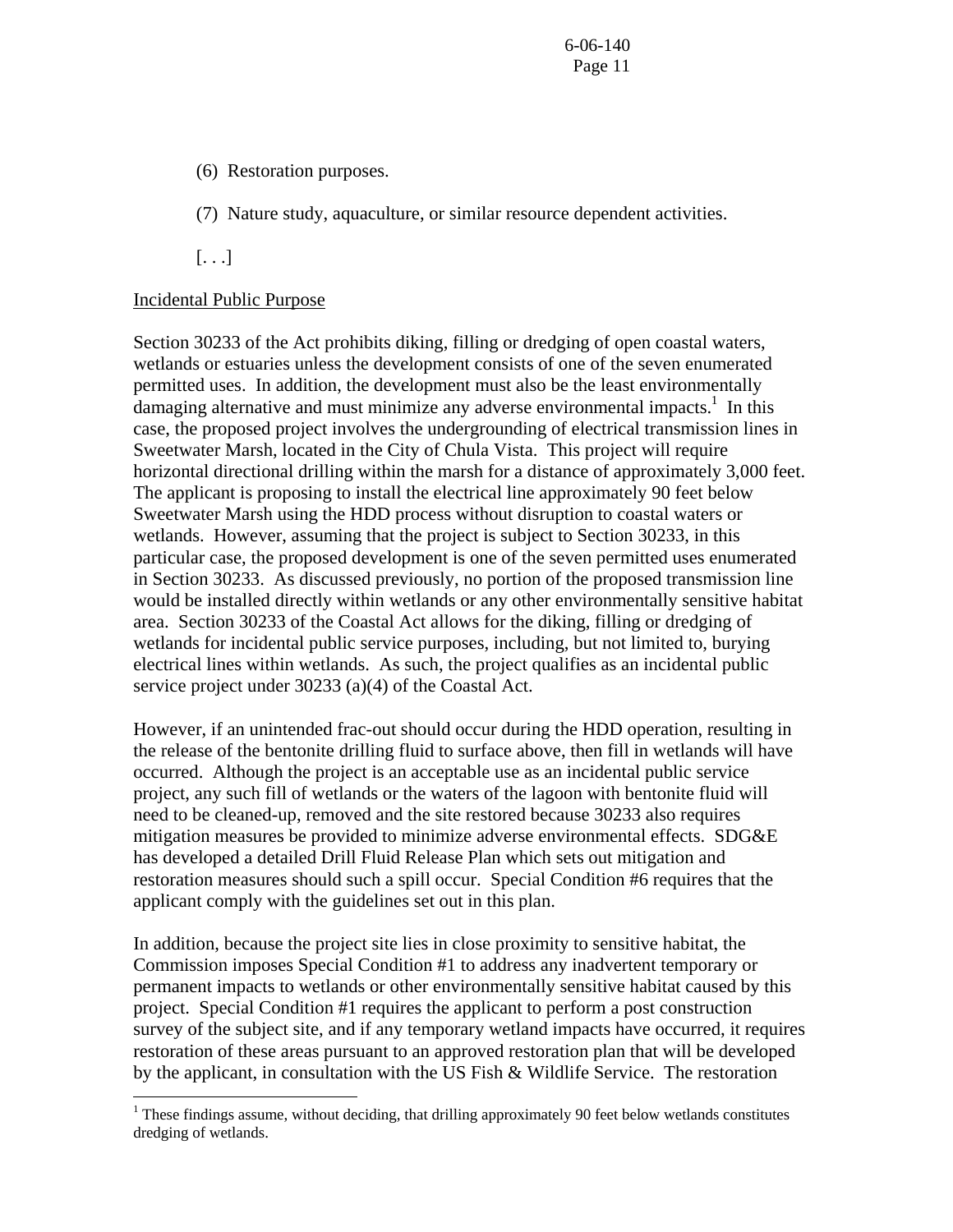plan must be submitted for Executive Director approval and must incorporate specific performance standards, goals and objectives.

If permanent impacts to wetlands occur, Special Condition #1 requires the applicant to submit an amendment to the subject coastal development permit. Further, if frac-outs during drilling cause impacts to Eelgrass, Special Condition #2 requires that the applicant implement the program for Eelgrass restoration developed by the National Marine Fisheries Service for Southern California and submitted by the applicant as part of its application. Thus, using the mitigation measures proposed by the applicant, in conjunction with the proposed special conditions, all adverse impacts to coastal resources will be prevented or properly mitigated. The project, as conditioned, is therefore consistent with Section 30233 of the Coastal Act.

 5. Water Quality/Marine Resources. Sections 30230, 30231, 30232 and 30240 of the Coastal Act apply to the proposal and state in part:

# **Section 30230**

Marine resources shall be maintained, enhanced, and where feasible, restored. Special protection shall be given to areas and species of special biological or economic significance.

# **Section 30232**

Protection against the spillage of crude oil, gas, petroleum products, or hazardous substances shall be provided in relation to any development or transportation of such materials. Effective containment and cleanup facilities and procedures shall be provided for accidental spills that do occur.

# **Section 30231**

The biological productivity and the quality of coastal waters, streams, wetlands, estuaries, and lakes appropriate to maintain optimum populations of marine organisms and for the protection of human health shall be maintained and, where feasible, restored through, among other means, minimizing adverse effects of waste water discharges and entrainment, controlling runoff, preventing depletion of ground water supplies and substantial interference with surface water flow, encouraging waste water reclamation, maintaining natural vegetation buffer areas that protect riparian habitats, and minimizing alteration of natural streams.

# **Section 30240**

 (a) Environmentally sensitive habitat areas shall be protected against any significant disruption of habitat values, and only uses dependent on those resources shall be allowed within those areas.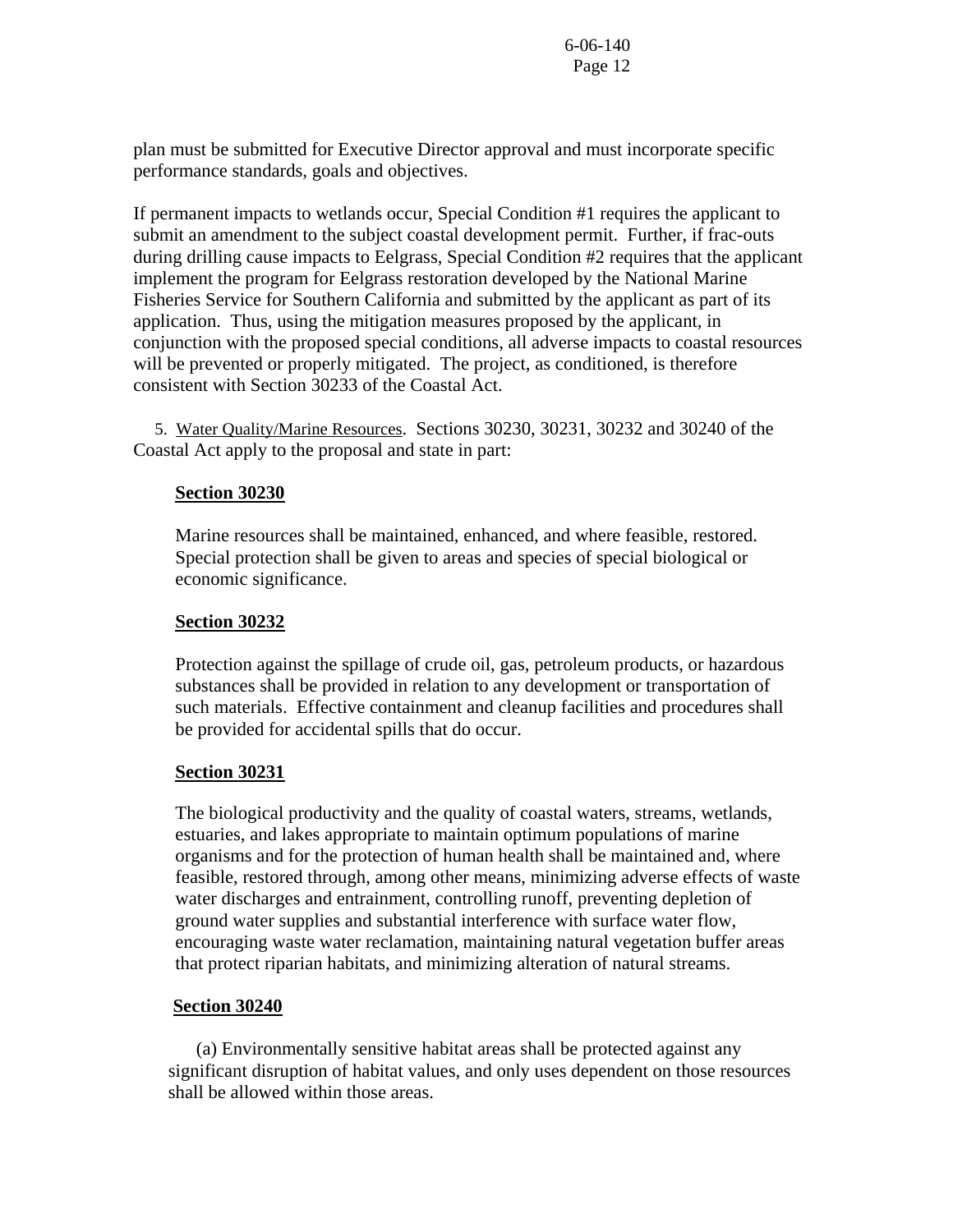(b) Development in areas adjacent to environmentally sensitive habitat areas and parks and recreation areas shall be sited and designed to prevent impacts which would significantly degrade those areas, and shall be compatible with the continuance of those habitat and recreation areas.

While the applicant does not anticipate any temporary or permanent impacts resulting from this project, its location adjacent to Sweetwater Marsh National Wildlife Refuge (SMNWR) necessitates stringent precautions. The SMNWR is a 316 acre salt marsh with coastal upland vegetation surrounded by urban development. It is fully tidal with circulation in the south bay described as poor. Water quality has been impaired by water entering from power plant cooling, damned tributaries and contaminated urban runoff. The site houses one federally listed endangered plant species: salt marsh birds' beak. There are also six sensitive bird species known to occur in the vicinity including Belding's savannah sparrow, Osprey, Peregrine falcon, Northern harrier, California least tern and the Light footed clapper rail. Eelgrass is also present within the waters of the marsh. Eelgrass provides habitat for the growth of ecologically important fish and invertebrates. Because of normally dense growth, seagrasses also provide small organisms, such as juvenile fish, a significant degree of protection from predators. Eelgrass leaves have a high rate of growth and although few organisms feed directly on the leaves, the major food chains are based on detritus derived from the leaves which may support food chains in adjacent waters. The project, as proposed, raises issues regarding impacts from vertical fractures/frac-outs on wetland vegetation and in water, construction impacts, and impacts from installation of the copper grid system.

## Vertical Fractures / Frac-outs

Vertical fractures or frac-outs are fairly common during directional drilling operations and occur when drilling mud travels through a weak point in the geological formation that connects the drill hole to the surface. Geotechnical testing was conducted for the site prior to the construction and was considered appropriately during project design and engineering. The Commission's staff geologist has reviewed the geotechnical documents provided by the applicant and has concurred that drilling of this sort is a suitable activity for this location. Frac-outs can occur on dry land as well within an inundated wetland or water body. The applicant has proposed a series of mitigation and monitoring measures to minimize the impacts to marine resources or wetland vegetation should a vertical fracture occur. It is important to note that an associated previous project at the same location (CDP Application #6-06-126/OMPPA Project), reference item #2 within this report's findings section, resulted in three separate frac-out events. These events were assessed by the Commission's geologist and were found to likely be caused by contractor error, as opposed to unsuitable substrate. The applicant has since gained a better knowledge of the issues specific to drilling within Sweetwater Marsh and therefore the likelihood of additional frac-out events has decreased. SDG&E has developed a Drilling Fluid Release Monitoring and Contingency Plan (ref. Exhibit #4) specific to this project that includes the following measures: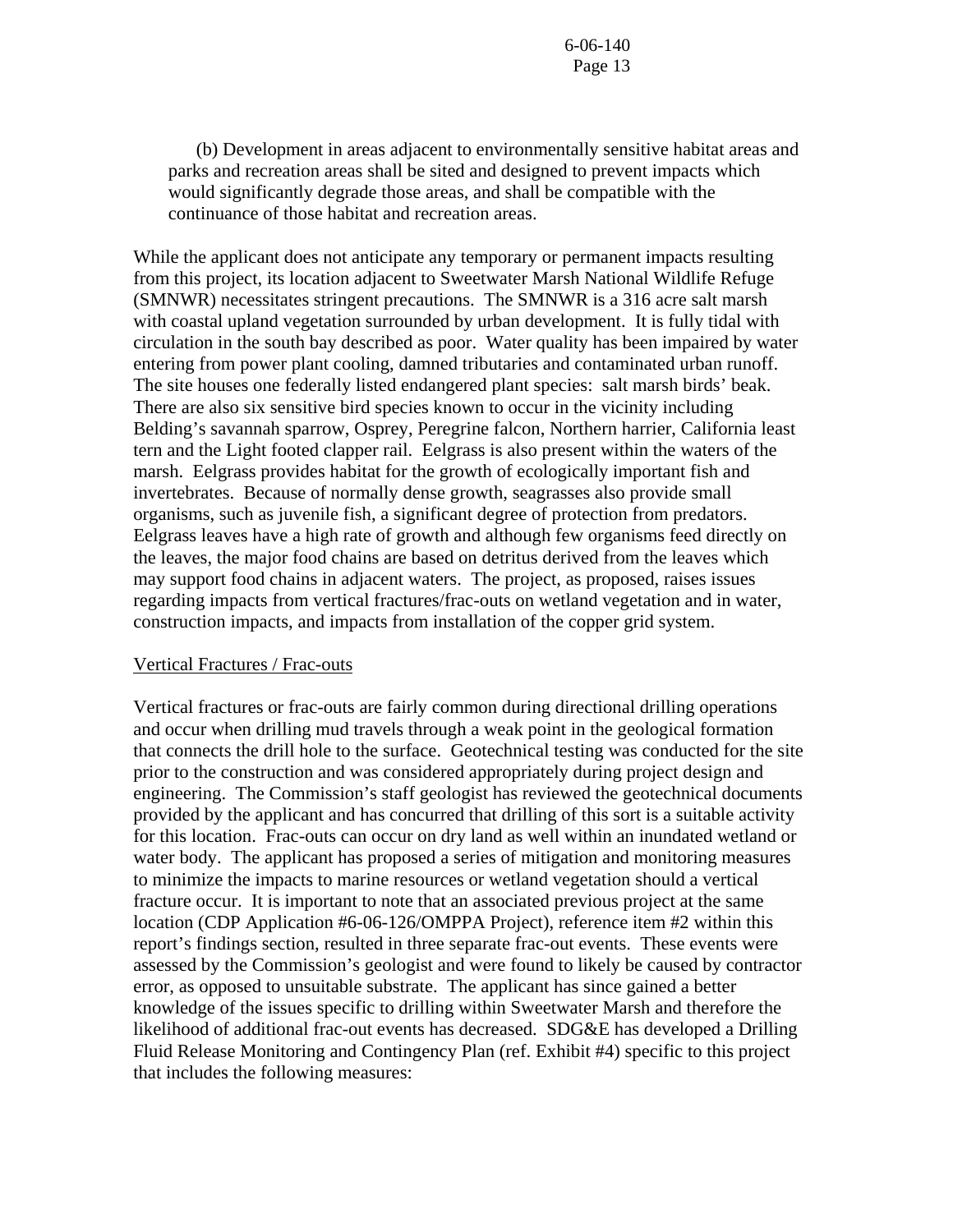Spill contingency plan includes, among other things, the following:

- All personnel will receive pre-construction training including education on environmental resources located in the area.
- An environmental monitor will be present as necessary to check for signs of surface returns.
- Drilling the pilot hole nearest to the shoreline will only be done during daylight hours, otherwise there will be a 24/7 schedule with lowest light illumination allowed for human safety, strategically placed and shielded directing away from the reserve.
- Contractors are required to keep response equipment (BMPs) on site or at a readily available offsite location and include vacuum truck, sand bags, straw waddles, absorbent skimmer booms and pads etc.
- Contractors will be required to control drilling advance rate and fluid flow rate.
- Drilling pressure, flow rate and mud loss will be continuously monitored.
- A minimum distance of 50' will be maintained from the shoreline to the bore entry and exit pits.
- Surface returns in the water will be monitored twice daily.
- If a vertical fracture is reported, cleanup actions will be developed in consultation with appropriate regulatory agencies.
- Surface returns on land will be immediately contained with hand placed barriers and collected using vacuum pumps etc., as practical.
- All discharges control, containment and cleanup measures will be documented.
- All agencies will be contacted and subsequent directions given will also be documented. The California Coastal Commission is among the agencies listed to contact.

While a frac-out is not anticipated to occur, if one does occur and causes the release of the drilling fluid into and around the marsh or wetlands, the Fluid Release Contingency Plan will assure that any spill will be immediately cleaned-up and the site restored to its pre-spill condition. Special Condition #6 requires that all work be undertaken in conformance with the San Diego Gas & Electric Drilling Fluid Release Monitoring and Contingency Plan for Horizontal Directional Drilling for the Silvergate Transmission Substation Project dated July 17, 2006.

If a catastrophic spill occurs on land, mitigation for all impacts has been proposed by the applicant. Special condition #1 also requires the applicant to perform a post-construction survey for any impacts to sensitive vegetation resulting from either construction activities or vertical fractures. If wetland vegetation impacts are recorded, the applicant is required to submit a detailed restoration plan or amend the permit, depending on the extent of impacts. If a catastrophic spill occurs within the water column, mitigation has been proposed by the applicant including an Eelgrass restoration plan. Special Condition #2 requires the applicant to implement the Eelgrass restoration program submitted by the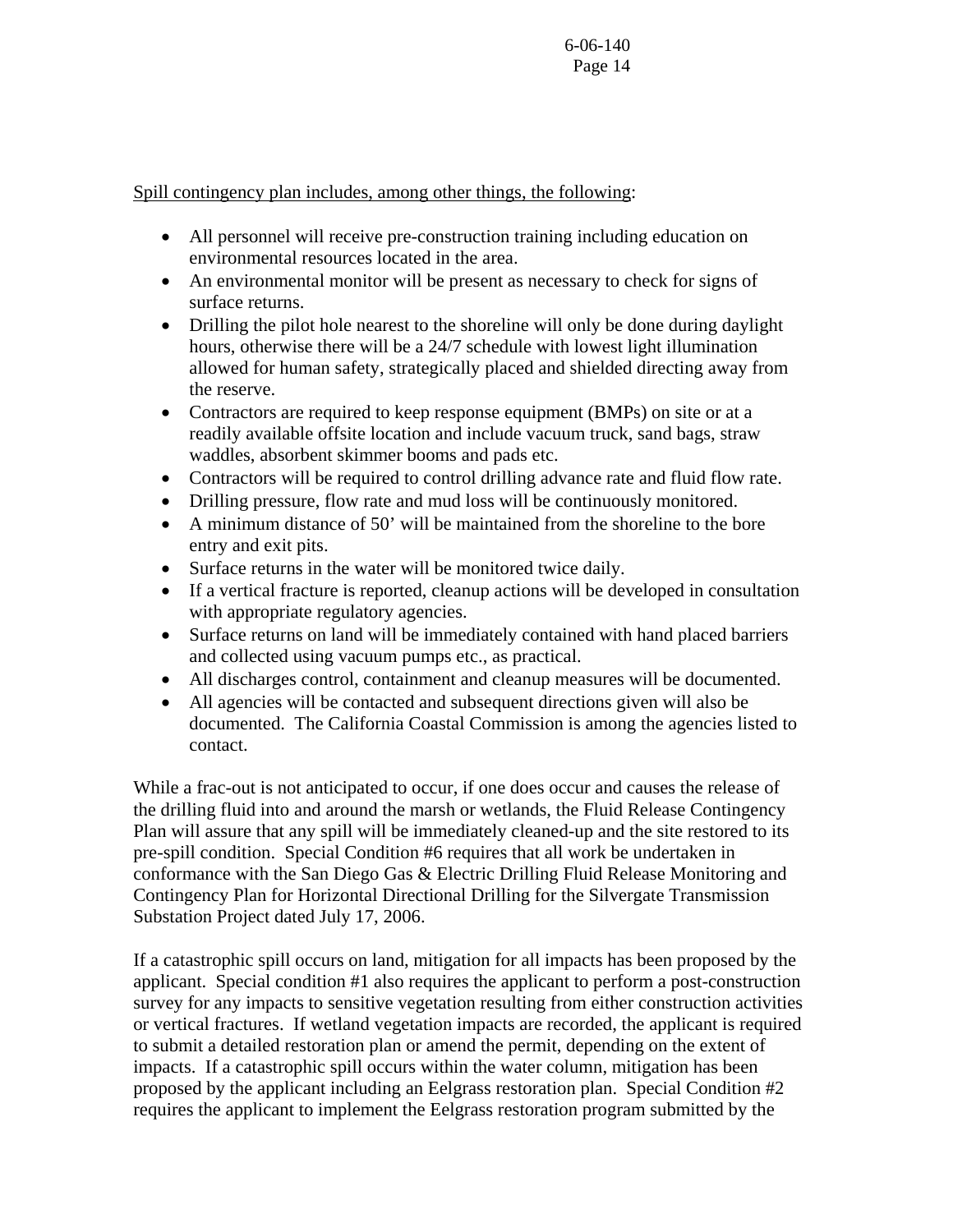applicant on February  $27<sup>th</sup>$ . Special Condition #4 also requires that any deviation from the original construction plan or any occurrence of unforeseen impacts (such as frac-outs) prompts immediate notification to the San Diego District Coastal Commission Office, prior to changes to the project in the field.

# Construction Impacts/Installation of the Copper Grid System.

While no impacts are proposed by the applicant, various components of the proposed construction is not conducive to the protection of sensitive wildlife. As proposed, the applicant will conduct the upland portion of horizontal directional drilling 24 hours a day. A 24 hour cycle will require night lighting for the construction crews and will not provide noise relief for nesting birds and other wetlands animals. The applicant's proposed project is designed to eliminate these impacts. Exterior lighting within the project area adjacent to preserved habitat will be of the lowest illumination allowed for human safety, selectively placed, shielded, and directed away from preserved habitat to the maximum extent practicable. If night lighting is anticipated in areas adjacent to the Refuge, these activities will be coordinated with the Refuge Manager.

The project site is located adjacent to a large multi–lane freeway. The noise created from construction activities was found to be insignificant when compared to the noise created by the freeway. However, while the EIR for the project concluded the increase in noise level will not be significant, it is uncertain what level of impacts noise generated from the drilling will have on nearby nesting bird species. Loud or unfamiliar noises can lead to the abandonment of eggs and/or fledglings, necessitating additional mitigation measures. Special Condition #3 prohibits the applicant from conducting any horizontal directional drilling between the dates of March  $1<sup>st</sup>$  and August 31<sup>st</sup>, the characteristic breeding season for most shorebirds. The drilling will be periodically overseen by a biologist; the applicant has proposed that if the biologist determines that the construction noise is impacting the protected wildlife, the project will be modified per the biologist's recommendations to further decrease construction noise impacts.

The majority of construction, staging and installation areas for the project are not within the Coastal Commission's jurisdiction. The components of the project that will require construction crews to access areas within Sweetwater Marsh, however, are subject to the Coastal Commission's jurisdiction, including any monitoring that takes place during drilling activities as well as the laying of the copper grid guidance system. Native vegetation could be trampled as a result of these activities. Within the existing SDG&E ROW, the boundaries of plant populations designated as sensitive by USFWS and CDFG and other resource agencies will be clearly delineated with clearly visible flagging or fencing. The flagging and fencing will remain in place for the duration of construction. Flagged areas will be avoided to the extent practicable during construction and maintenance. Where these areas cannot be avoided, focused surveys for covered plant species will be performed.

With the majority of construction staging and material storage being located beyond the jurisdiction of the Coastal Commission, Special Condition #5 requires the applicant to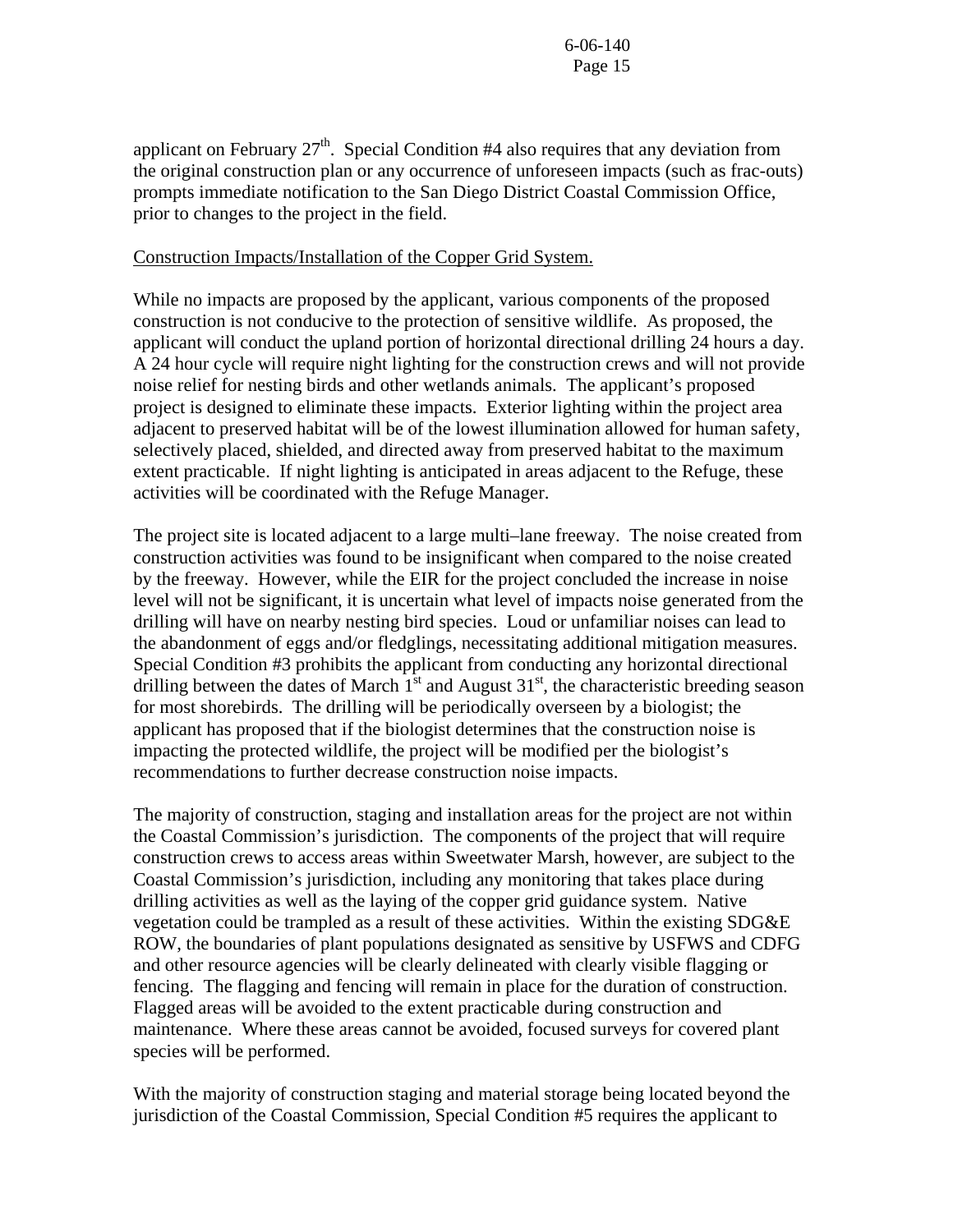contact the Coastal Commission if the location of these facilities needs to be adjusted. If staging or material storage is relocated into regions within the Coastal Commission's jurisdiction, an amendment may be required and any impacts to sensitive wildlife will be addressed then. Further, Special Condition #1 requires the applicant to conduct a post construction survey to assess any wetland or upland vegetation impacts associated with the monitoring and/or laying of the copper guide wire. If impacts are identified, the applicant will be required to revegetate/restore/mitigate for any impacts.

Storage or placement of construction materials, debris, or waste in sensitive habitat would result in adverse impacts upon the marine environment that would reduce the biological productivity of coastal waters. For instance if the Bentonite drilling fluid is not properly stored safely in a location isolated from sensitive habitat, a leak in the container or in accidental spill could release drilling fluid into sensitive habitat or coastal waters. In order to avoid adverse construction-related impacts upon marine resources, Special Condition #7 outlines construction-related requirements to provide for the safe storage of construction materials and the safe disposal of construction debris. This condition requires the applicant to remove any and all debris resulting from construction activities within 24 hours of completion of the project. In addition, all construction materials shall be covered and enclosed on all sides, and as far away from a storm drain inlet and receiving waters as possible.

In conclusion, the applicant has proposed many mitigation measures and project designs that have decreased the potential impacts to Sweetwater Marsh. In order to protect water quality and marine resources, the Commission has also imposed the following special conditions: Special Condition #1 requires the applicant to assess and potentially restore any impacts to wetland or upland vegetation caused by this project; Special Condition #2 requires that the applicant undertake an Eelgrass Mitigation and Monitoring Plan if this project causes impacts to Eelgrass; Special Condition #3 requires that no construction take place during the nesting season; Special Condition 4 prohibits any changes to the applicant's construction plan as described in its permit application, without first consulting the Coastal Commission; Special Condition #5 ensures that the staging and storage areas needed for this project remain outside of the Commission's jurisdiction, and therefore outside of the wetland, unless the applicant seeks prior approval of the Coastal Commission; Special Condition #6 requires the applicant to comply with the Drilling Fluid Release Monitoring and Contingency Plan it submitted with its application; and, Special Condition #7 imposes construction best management practices to minimize water quality impacts from construction. The project, as conditioned, maintains biological productivity of coastal waters and marine resources, minimizes adverse effects of any potential waste water discharges, protects against the spillage of hazardous substances and protects environmentally sensitive habitat areas. The project, as conditioned, is therefore consistent with the above-cited Chapter 3 policies of the Coastal Act.

 6. Consistency with the California Environmental Quality Act (CEQA). Section 13096 of the Commission's Code of Regulations requires Commission approval of Coastal Development Permits to be supported by a finding showing the permit, as conditioned, is consistent with any applicable requirements of the California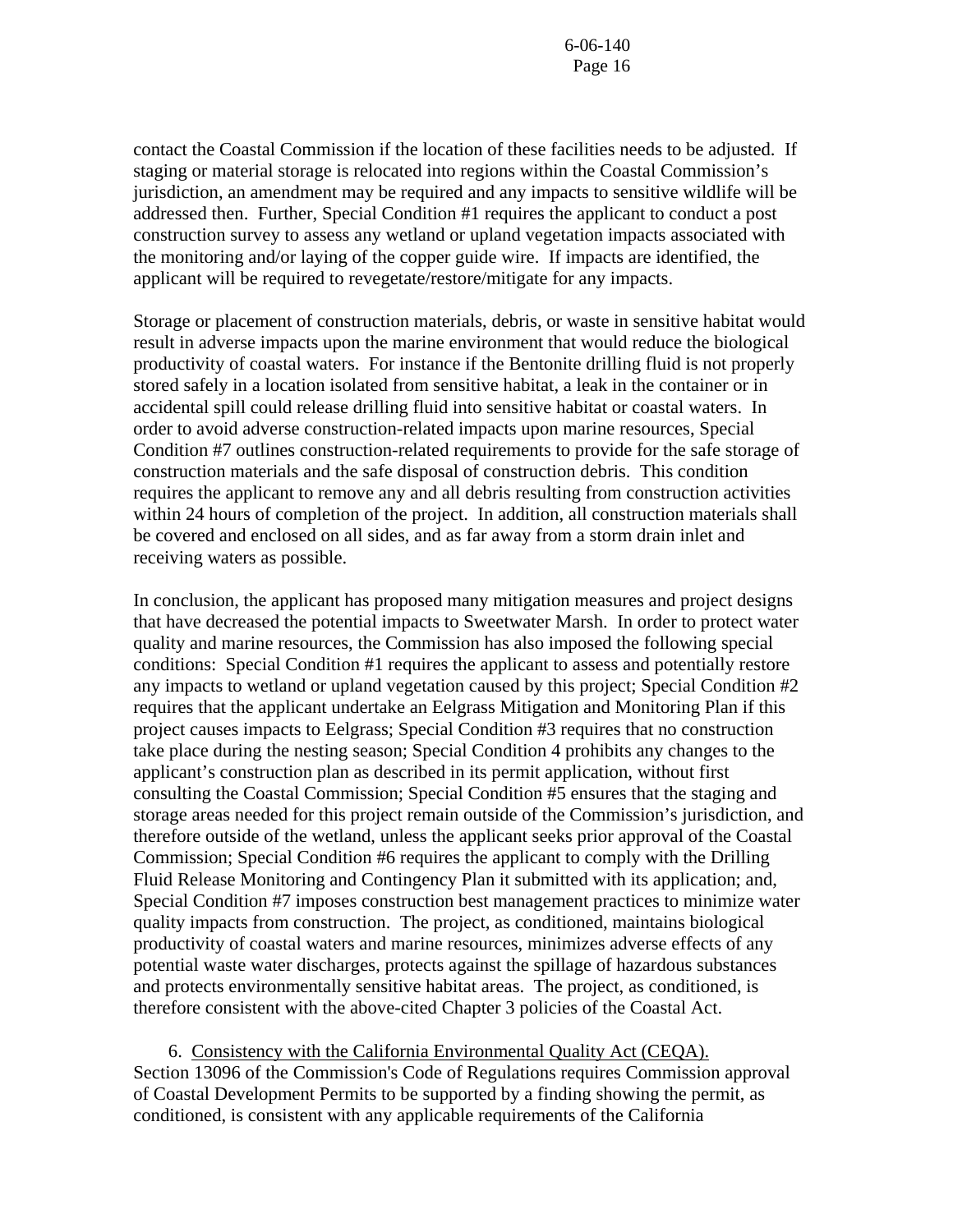Environmental Quality Act (CEQA). Section 21080.5(d)(2)(A) of CEQA prohibits a proposed development from being approved if there are feasible alternatives or feasible mitigation measures available which would substantially lessen any significant adverse effect which the activity may have on the environment.

The City of Chula Vista is the lead agency on this project for purposes of CEQA. It completed an EIR for the entire Silvergate Project, including the activities specified in this permit. Three options were presented as alternatives to undergrounding the transmission lines below Sweetwater Marsh. These alternatives include undergrounding below the adjacent bike path, railroad ROW or Sweetwater Marsh avoidance. The first alternative (via the bike path) was eliminated due to lack of space. The second and third alternatives (railroad ROW and marsh avoidance) were eliminated due to increased adverse environmental effects in sensitive habitat areas and residential neighborhoods respectively. The EIR concluded that Horizontal Directional Drilling underneath Sweetwater Marsh, as proposed herein, is the least environmentally damaging alternative.

The Coastal Commission adopts additional mitigation measures to ensure that the proposed project is consistent with the Chapter 3 policies of the Coastal Act. Mitigation measures, including conditions addressing construction timing, as well as water quality and sensitive habitat monitoring will minimize any adverse environmental impacts. As conditioned, there are no feasible alternatives or feasible mitigation measures available which would substantially lessen any significant adverse impact which the proposed project would have on the environment. Therefore, the Commission finds that the proposed project, as conditioned, is the least environmentally damaging feasible alternative and is consistent with the requirements of the Coastal Act to conform to CEQA.

# STANDARD CONDITIONS:

- 1. Notice of Receipt and Acknowledgment. The permit is not valid and development shall not commence until a copy of the permit, signed by the permittee or authorized agent, acknowledging receipt of the permit and acceptance of the terms and conditions, is returned to the Commission office.
- 2. Expiration. If development has not commenced, the permit will expire two years from the date on which the Commission voted on the application. Development shall be pursued in a diligent manner and completed in a reasonable period of time. Application for extension of the permit must be made prior to the expiration date.
- 3. Interpretation. Any questions of intent or interpretation of any condition will be resolved by the Executive Director or the Commission.
- 4. Assignment. The permit may be assigned to any qualified person, provided assignee files with the Commission an affidavit accepting all terms and conditions of the permit.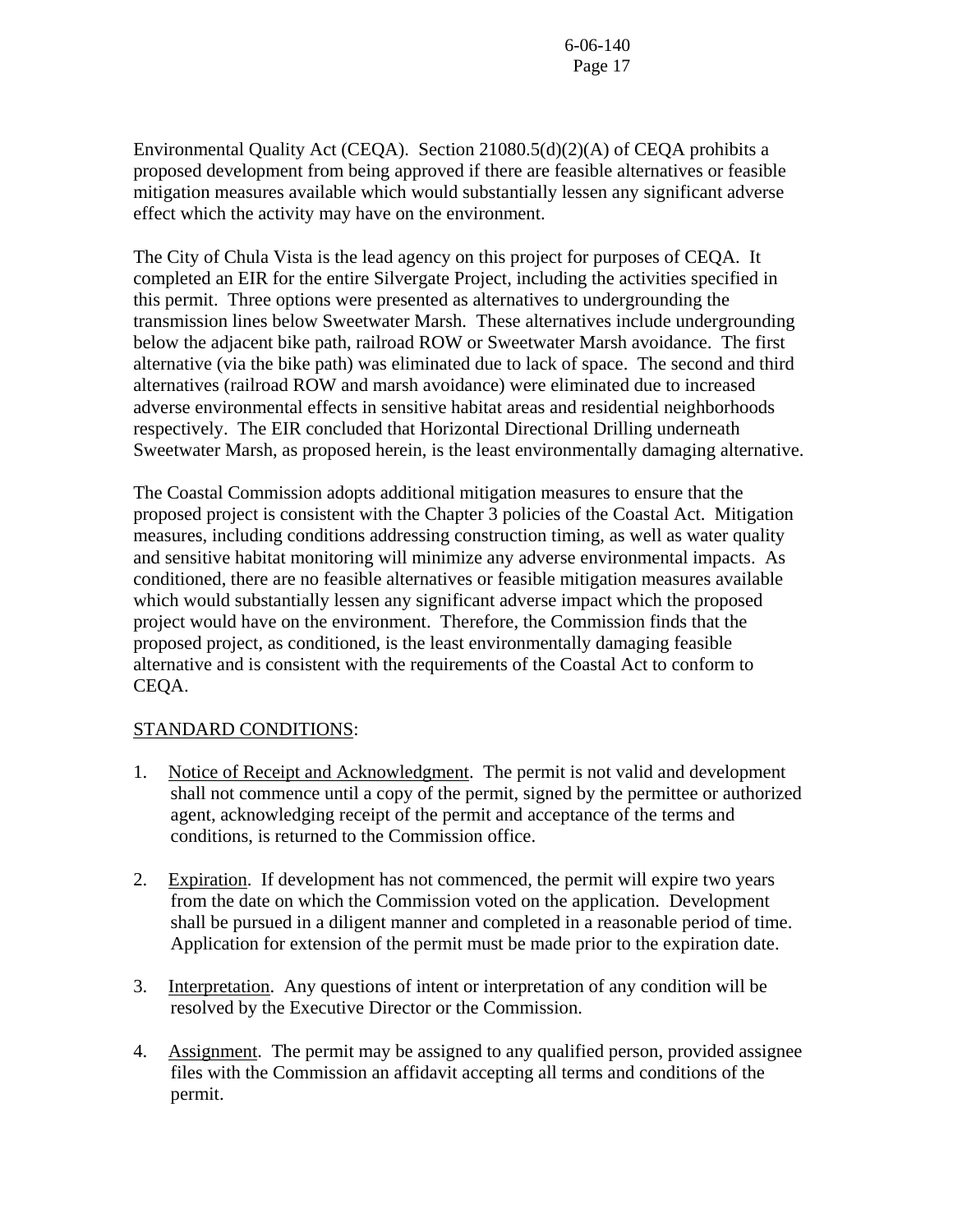5. Terms and Conditions Run with the Land. These terms and conditions shall be perpetual, and it is the intention of the Commission and the permittee to bind all future owners and possessors of the subject property to the terms and conditions.

(G:\San Diego\Reports\2006\6-06-140 SDG&E Sweetwater stfrpt.doc)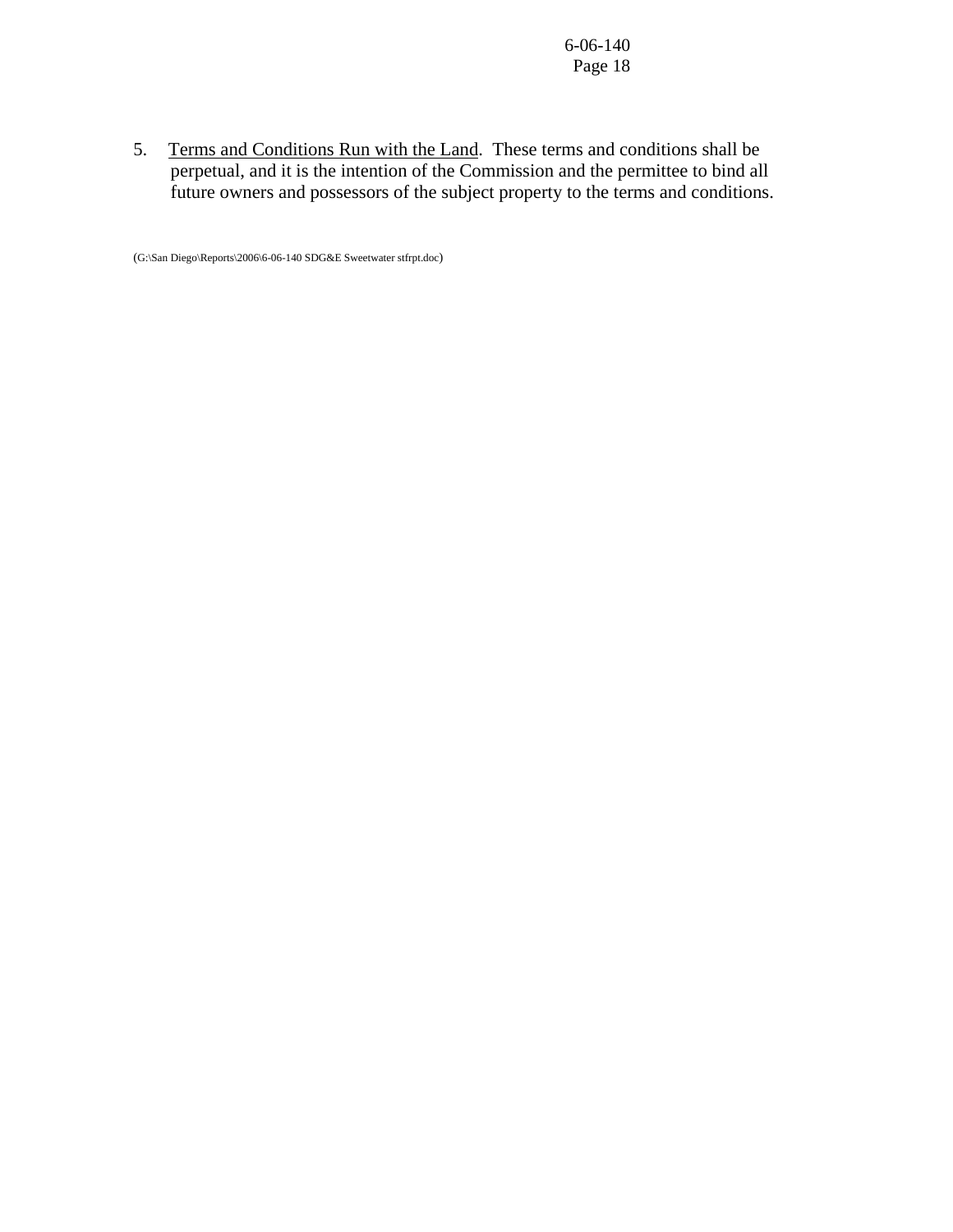6-06-140 Page 19

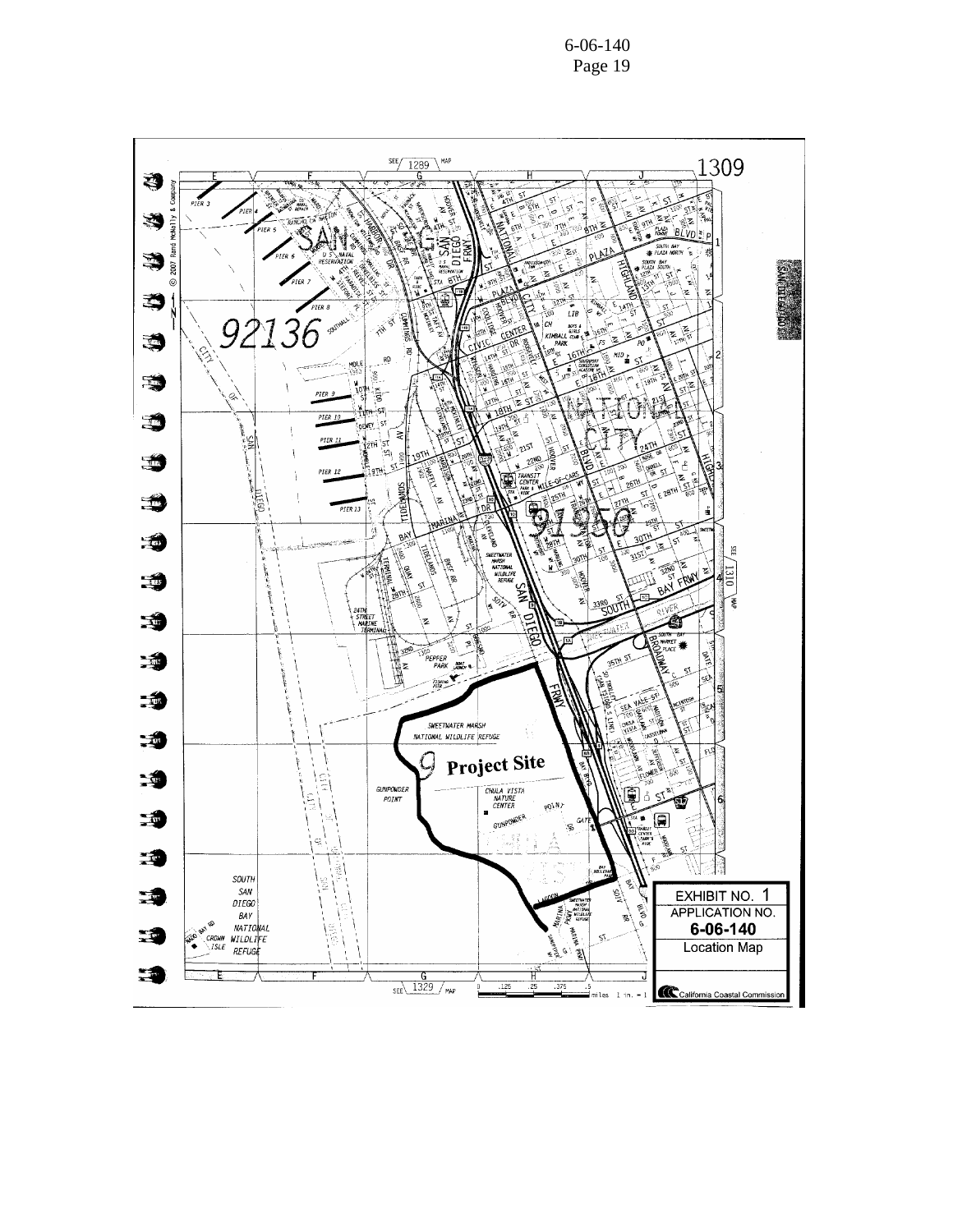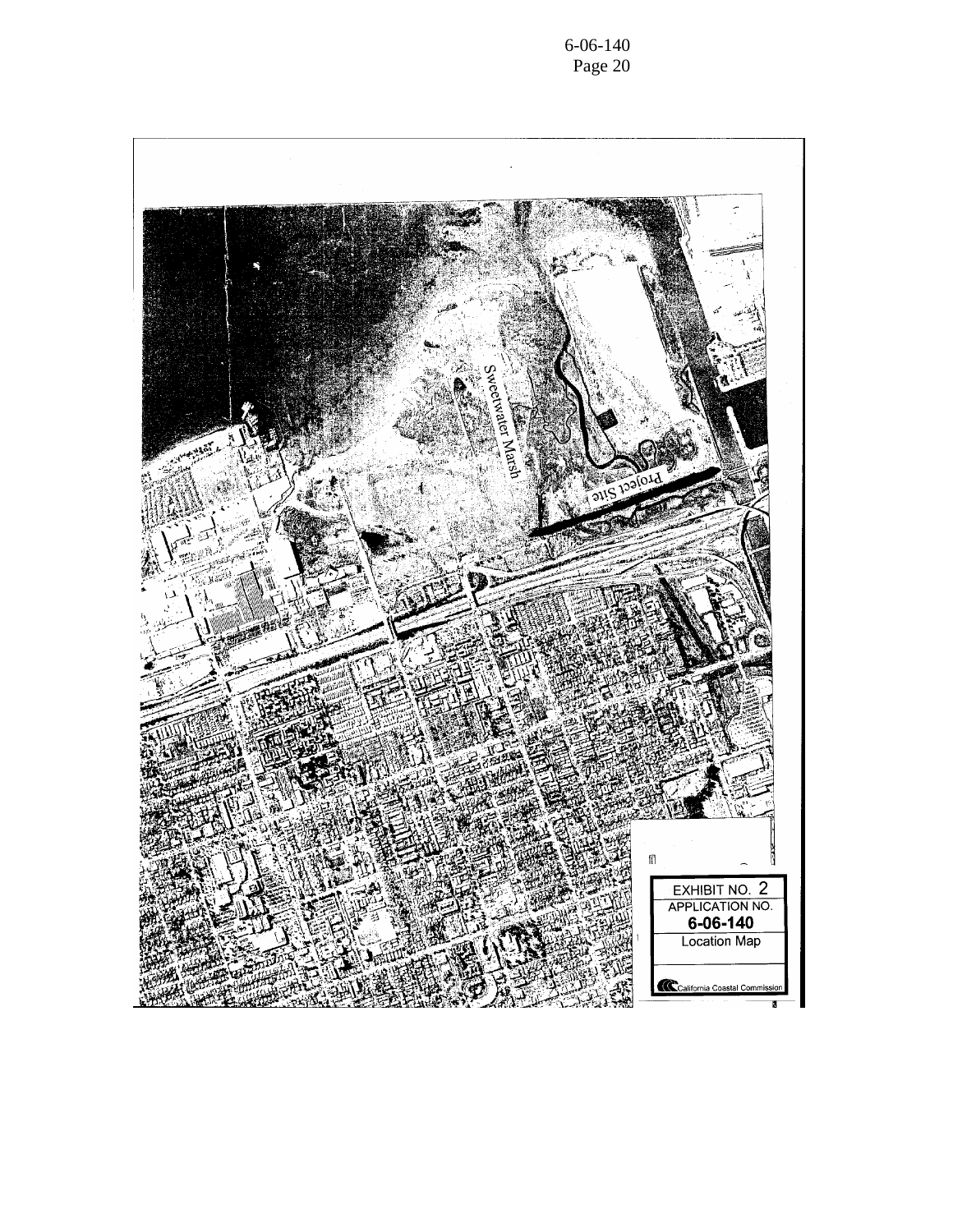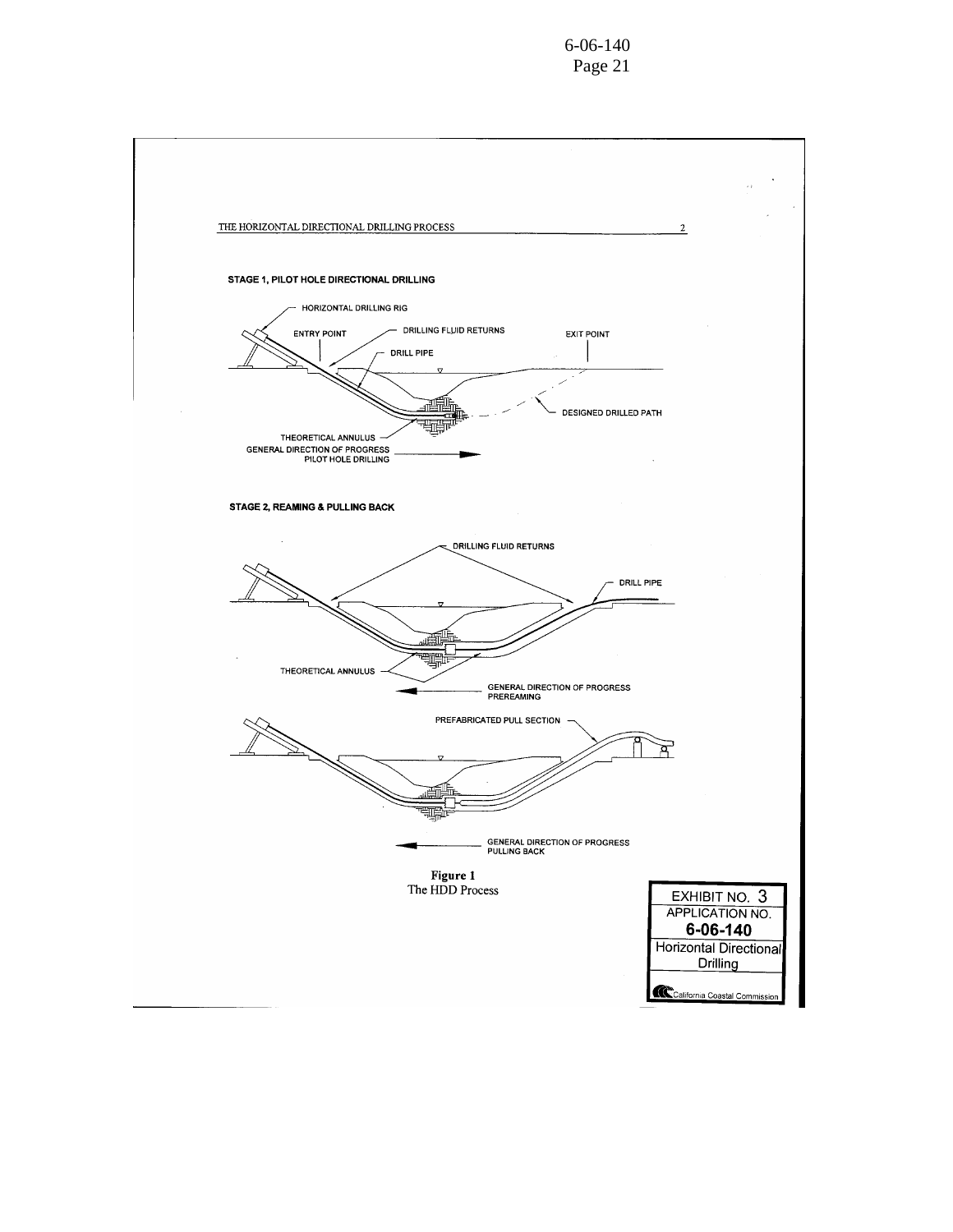$6 - 06 - 140$ Page 22

# **San Diego Gas and Electric**

# DRILLING FLUID RELEASE MONITORING  $\&$ **CONTINGENCY PLAN FOR** HORIZONTAL DIRECTIONAL DRILLING

# **Silvergate Transmission Substation Project**

July 17, 2006

| EXHIBIT NO. 4                       |  |  |  |
|-------------------------------------|--|--|--|
| <b>APPLICATION NO.</b>              |  |  |  |
| 6-06-140                            |  |  |  |
| Drilling Fluid Release              |  |  |  |
| Plan                                |  |  |  |
| Page 1 of 11                        |  |  |  |
| ⊾<br>⊾California Coastal Commission |  |  |  |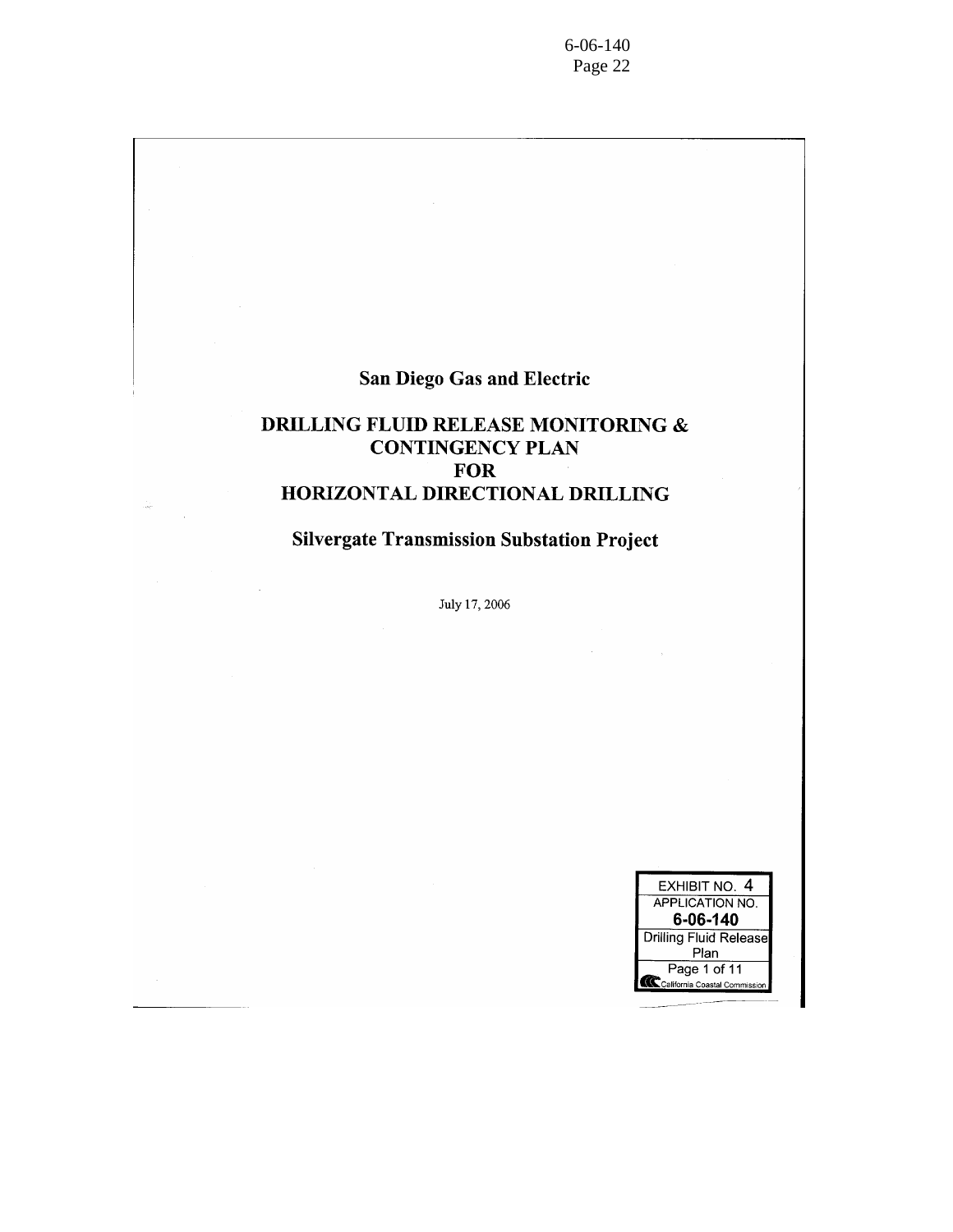|     | <b>San Diego Gas and Electric</b>                                                        |
|-----|------------------------------------------------------------------------------------------|
|     | <b>DRILLING FLUID RELEASE MONITORING &amp; CONTINGENCY</b><br><b>PLAN</b>                |
|     | <b>FOR HORIZONTAL DIRECTIONAL DRILLING</b><br>Silvergate Transmission Substation Project |
| 1.0 |                                                                                          |
|     |                                                                                          |
| 2.0 |                                                                                          |
| 3.0 |                                                                                          |
| 4.0 |                                                                                          |
|     |                                                                                          |
| 5.0 |                                                                                          |
| 6.0 |                                                                                          |
|     |                                                                                          |
| 7.0 |                                                                                          |
| 8.0 |                                                                                          |
|     |                                                                                          |
| 9.0 |                                                                                          |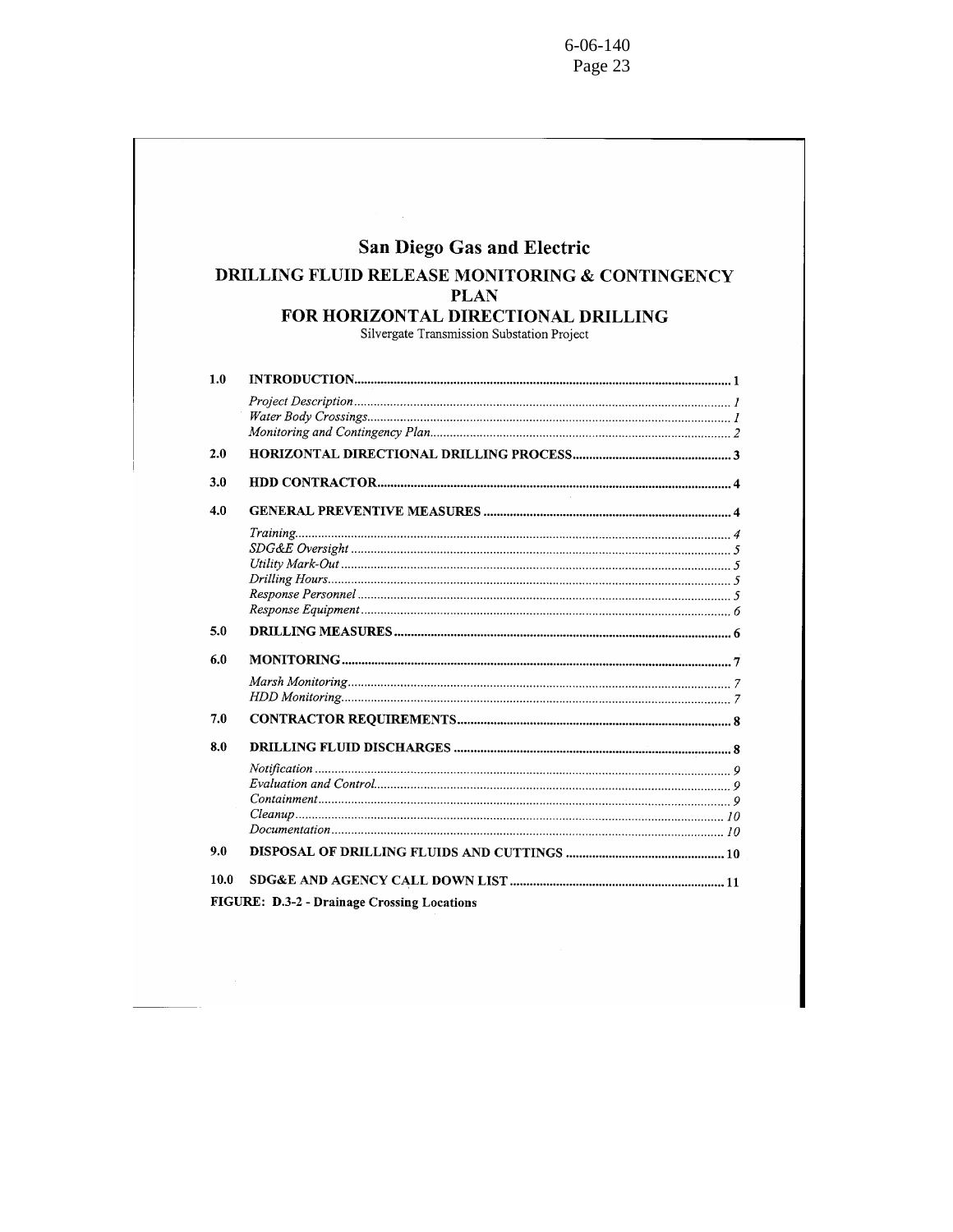$6 - 06 - 140$ Page 24

#### **INTRODUCTION**  $1.0$

#### Background

San Diego Gas and Electric (SDG&E) is a regulated public utility that provides electric service to three million customers within a 4,100 square mile service area, covering parts of two counties and 25 cities in the San Diego area. In order to increase reliability to the customers and substations in the downtown San Diego region, SDG&E is proposing to replace the existing Main Street Substation with a 230/69 kilovolt (kV) facility nearby on the old SDG&E Silver Gate Power Plant site. This project has an anticipated in-service date of 2008, coordinating with the in service date of SDG&E's pending Otay Mesa Power Purchase Agreement transmission project and the 230kV line (Otay Mesa-Old Town) associated with that project. This project will also underground San Diego Gas and Electric's (SDG&E) 138kV overhead transmission line between the South Bay Power Plant and the Sweetwater River.

### **Project Description**

The project proposes to construct a new transmission substation at the Silvergate Substation site to replace the aging and obsolete substations that currently exist on the Silvergate and Main Street Substation sites.

The undergrounding of the existing 138kV transmission line will install facilities typically consist of concrete encased conduits, substructures and cables. The underground concrete encased conduits are planned to be installed, in most locations, using standard trench and cover installation methods. There are a total of three surface water crossings in the 138 kV undergrounding area which are the "J" Street drainage, the "E" Street drainage and the Sweetwater Marsh (see the enclosed Figure D.3-2 from SDG&E's Proponents Environmental Document for the drainage crossing locations).

To minimize the potential for impacts to the drainages and Sweetwater Marsh, SDG&E plans to will use jack & bore or horizontal directional drill (HDD) techniques to cross J Street Drainage, and E Street Drainage, and the HDD technique to cross the Sweetwater Marsh.

#### **Water Body Crossings**

This Plan is specifically written for the planned crossing of the Sweetwater Marsh using the HDD technique. However, it is also applicable to any of the drainage crossings where the HDD technique is used.

The HDD drill rig bore entry pit and ancillary equipment will be set up on the north side of the Sweetwater Marsh. Ancillary equipment may include a control cab, a power unit, a crane, a backhoe, drilling fluid pumps and a mud storage system and containers. In addition to the drilling equipment, storage and tool trailers, pallets of dry bentonite and drill pipe may be stored on-site.

San Diego Gas and Electric Drilling Fluid Release Monitoring Plan Silvergate Transmission Substation Project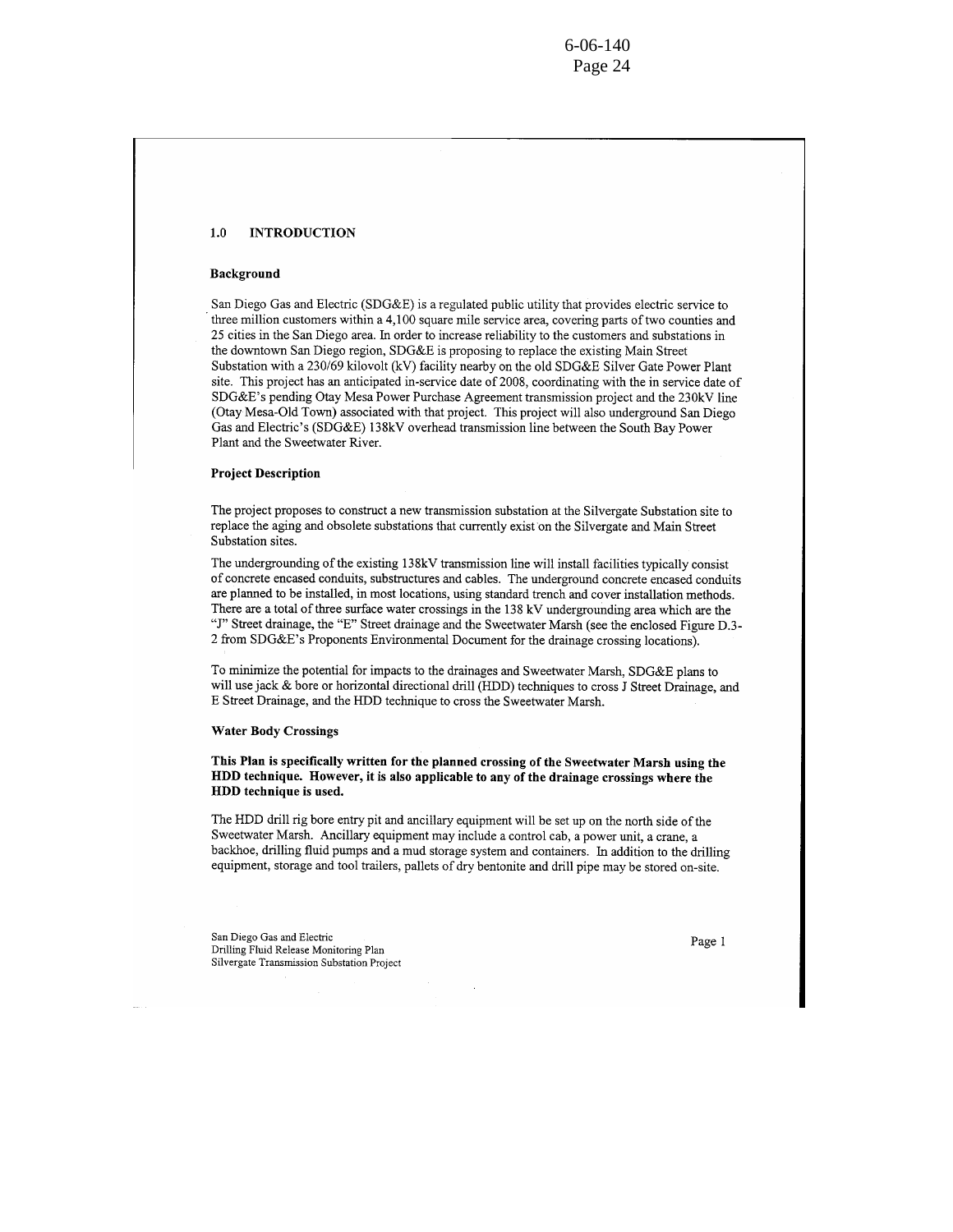The south side of the Sweetwater Marsh is the receiving (exit) pit location for the HDD activities. A drilling fluid collection pit approximately 10 ft. long by 10 ft. wide by 5 ft. deep will be excavated to collect excess drilling fluid. Drilling fluid collection tanks may also be located within the construction area.

The HDPE conduit pipe laydown and staging area for pull back will be located just south of the exit pit on the south side of the Sweetwater Marsh, within SDG&E's right-of-way. Two or more backhoe loaders and/or side boom tractors may be used here to handle the pipe sections. The HDPE conduit pipe will be delivered in 40-50 ft. lengths, off-loaded and set on blocks or dunnage. The pipe sections will be fusion welded together into lengths that are as long as practicable to minimize the need to stop the pullback operation in order to fuse on the next section of pipe.

Directional drilling was selected as the preferred construction method – rather than the "cut and cover method" – as an environmentally sensitive method to install the necessary conduits under the marsh. Although directional drilling will eliminate the disturbance to the marsh that would result from trenching activities, there is potential for waterway disturbance through inadvertent surface returns of drilling fluids. The HDD activities have been designed to avoid and otherwise minimize the potential for impacts to sensitive marsh habitat and wildlife.

### **Monitoring and Contingency Plan**

This Monitoring and Contingency Plan (Plan) establishes monitoring and response criteria that will minimize the potential for environmental effects from the HDD operation and specifically:

- Minimize the possibility of inadvertent surface returns of drilling fluids (commonly referred  $\bullet$ to as "frac-out") from the underground borehole into the marsh.
- Minimize the possibility of drilling fluid seepage from the entry and exit sites (i.e., bore and receiving pits) of the directional drills.
- Minimize or eliminate adverse effects if inadvertent surface returns should occur.

San Diego Gas and Electric Drilling Fluid Release Monitoring Plan Silvergate Transmission Substation Project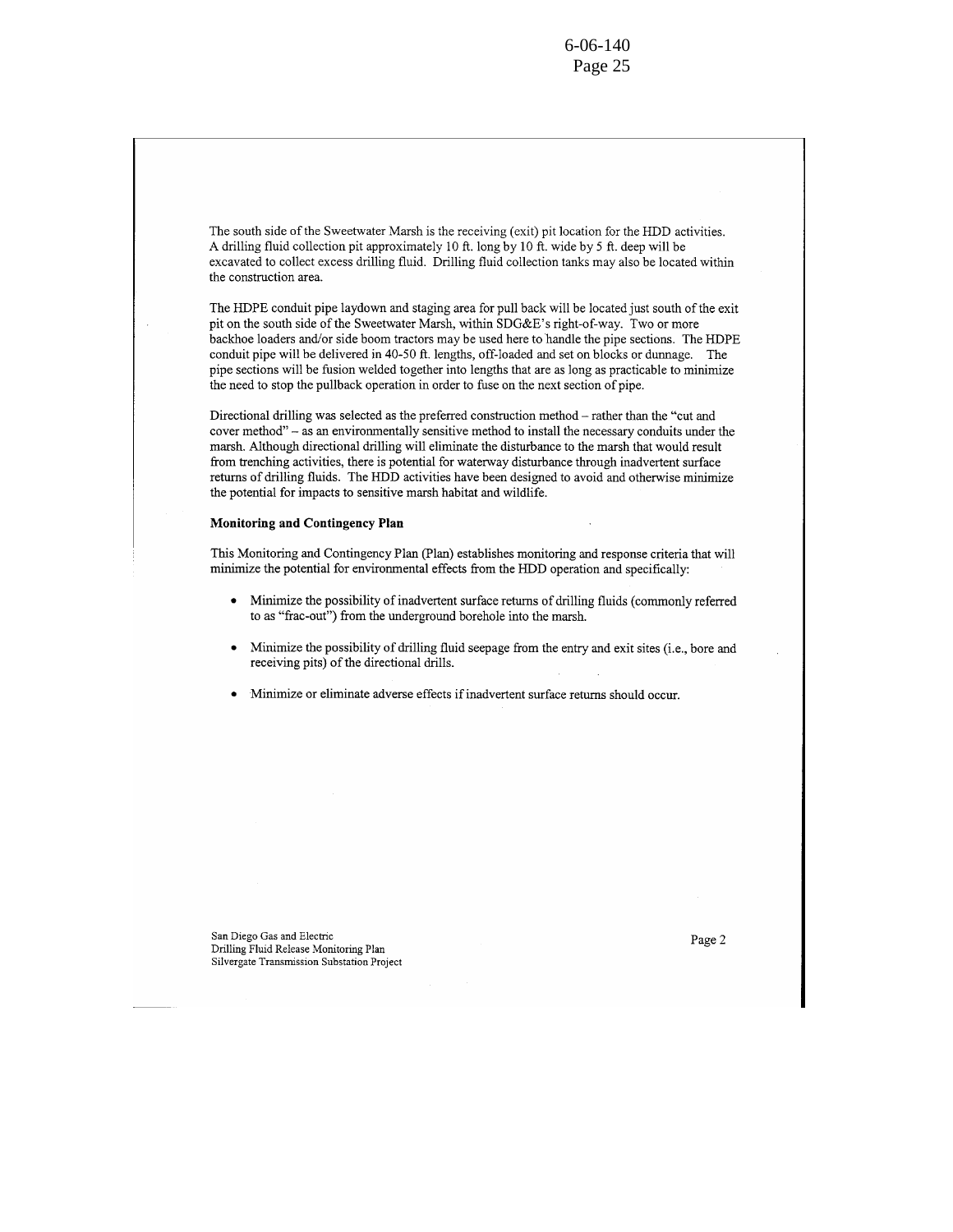#### $2.0$ HORIZONTAL DIRECTIONAL DRILLING PROCESS

The directional drilling will be completed in three primary phases consisting of pilot hole drilling. reaming, and pull back. The pilot hole drilling process involves equipping the leading edge of the drill string with a drill bit and advancing the bit along the designed drill path from the entry point on the north side of the marsh to the exit point on the south side of the marsh. Once the pilot hole has been completed, the drill bit will be replaced with a specialized reamer. The drilling rig then rotates the reaming assembly back through the pilot hole to enlarge the hole. One or more reaming passes through the borehole may be made to achieve the required borehole size. When the required borehole size has been achieved, the HDPE conduits will be attached to the drill pipe and pulled back through the borehole by the drilling rig.

The directional drilling process utilizes a drilling fluid comprised primarily of water and high yield bentonite clay. Bentonite clay is a naturally occurring, non-hazardous clay material. High yield bentonite products contain trace amounts of non-toxic polymers that reduce the amount of dry bentonite required to achieve drilling fluid of a given viscosity. Additional drilling fluid products may be added to the bentonite mixture to remedy specific problems and are dependent on the geological conditions at the drilling site. Geologic conditions at the site have been investigated in detail and found to consist of sedimentary deposits that are conducive to this type of operation and for which the use of clay-based drilling fluid is appropriate.

The primary functions of the drilling fluid are to carry cuttings (drilled spoil) out of the hole, seal the formation, stabilize the borehole, and to act as a lubricant for the downhole tools and product pipe.

The drilling fluid is pumped down the inside of the drill pipe and exits through the bit or reamer. The fluid returns to the bore site entry or exit points through the annular space between the outside of the drill pipe and the surrounding soil. The fluid returning to the entry or exit points is called "returns." At the beginning of the pilot hole process all of the drilling fluid returns to the entry point. As the bore progresses, some of the returns may be absorbed by the earth formation and thus do not return to the surface. In HDD construction, it is not uncommon to encounter a complete loss of returns at various stages of pilot hole and reaming operations. Such losses generally occur because of the porosity of the substrate combined with gravity and friction overtaking the ability of the fluid to return to the surface. It is important to understand that loss of returns is a common occurrence during HDD and does not necessarily indicate that the drilling fluid is being inadvertently released to the surface or impacting the marsh environment. However, it is possible that some drilling fluids may inadvertently return to the surface during the drilling operation. Any fluid that is released will likely be considerably diluted relative to the original mixture as the overlying sand and sediments will act as a filter retaining a portion of the insoluble clay within the formation, whereas the water that makes up the fluid will diffuse outward.

A complete and sudden loss or reduction of returns is a signal to the driller and monitoring personnel that they should watch closely for a possible surface release. A key to controlling and limiting surface releases is early detection and quick response by the Contractor. This Plan identifies the activities to be monitored and appropriate response actions to be taken to ensure that

San Diego Gas and Electric Drilling Fluid Release Monitoring Plan Silvergate Transmission Substation Project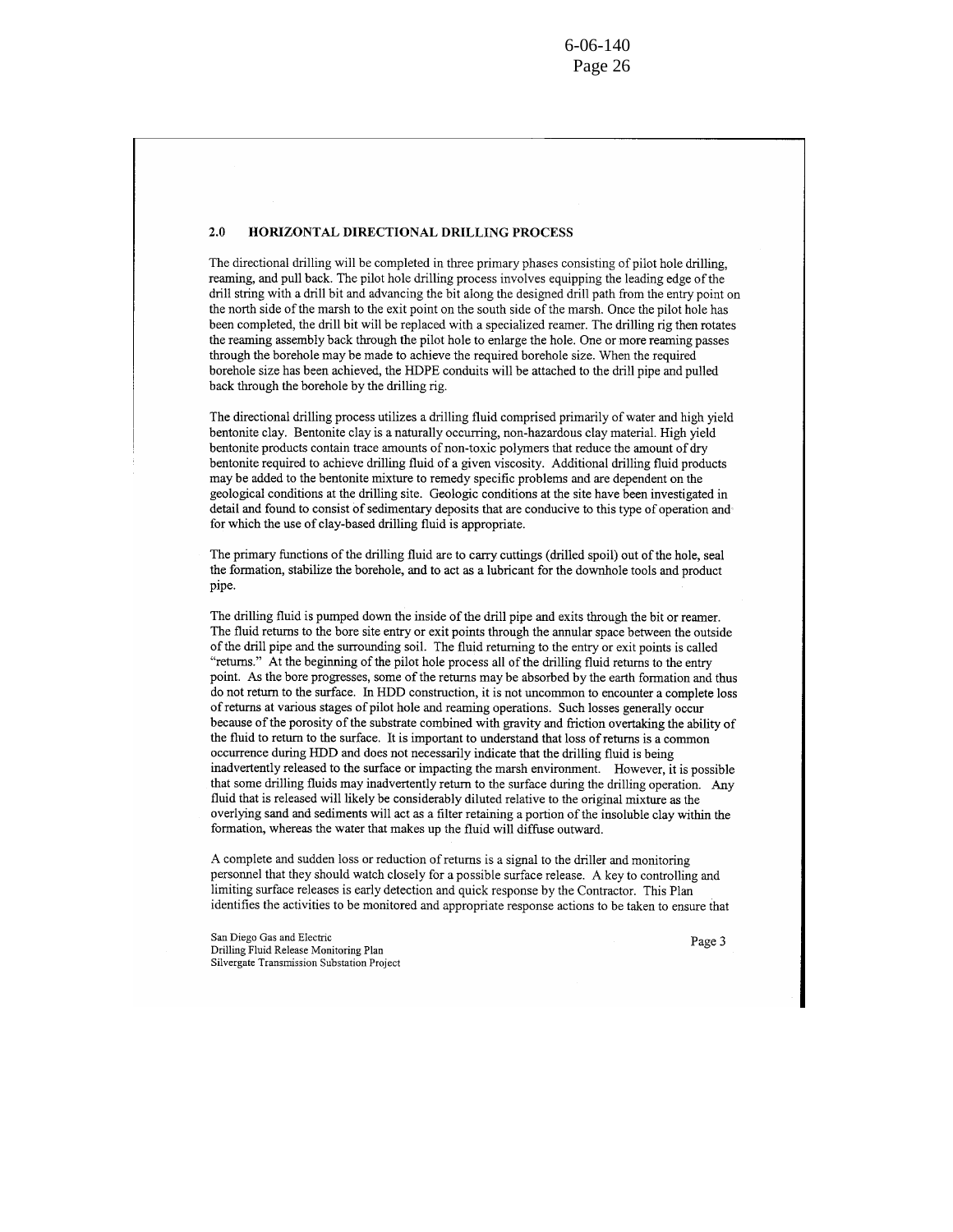any fluid release is minimized. The Plan outlines a process of monitoring the drilling operations in order to identify a loss-of-return situation and to determine if there is a surface release. Specific measures to be taken to reduce the amount and likelihood of surfacing drilling fluid, and other actions to be taken, are included.

#### HDD CONTRACTOR  $3.0$

SDG&E's horizontal directional drilling (HDD) contractor specializes in this type of guided drilling work for the horizontal directional construction. A primary factor in the evaluation and selection of the HDD contractor chosen is his expertise and experience with this type of work.

The HDD Contractor will be required to incorporate the measures outlined in this Plan into their Installation Plan.

The HDD Contractor will be required to develop and submit drilling plans and procedures to SDG&E that prevent/minimize the potential for inadvertent surface returns.

#### 4.0 **GENERAL PREVENTIVE MEASURES**

### Training

Prior to the commencement of construction, the Contractor's personnel will receive preconstruction training to discuss the preventative measures and response measures identified in this Plan and the contract documents. The training session will ensure that Contractor personnel recognize the authority of SDG&E's Environmental Monitors, the appropriate government agencies and of the SDG&E Site Representative to stop drilling. The following topics will be covered:

- The details of this Plan;  $\bullet$
- The need for environmental protection;
- Environmental resources located at or near the site;
- Specific permitting conditions and requirements;
- The need to monitor the HDD operation;
- Lines of communication:
- Lines of authority and responsibility;
- The information the Contractor will need to provide to the HDD monitor and SDG&E Site Representative;
- Contact names and phone numbers of the appropriate individuals and agencies; and
- Events that need to be reported and to whom.  $\bullet$

San Diego Gas and Electric Drilling Fluid Release Monitoring Plan Silvergate Transmission Substation Project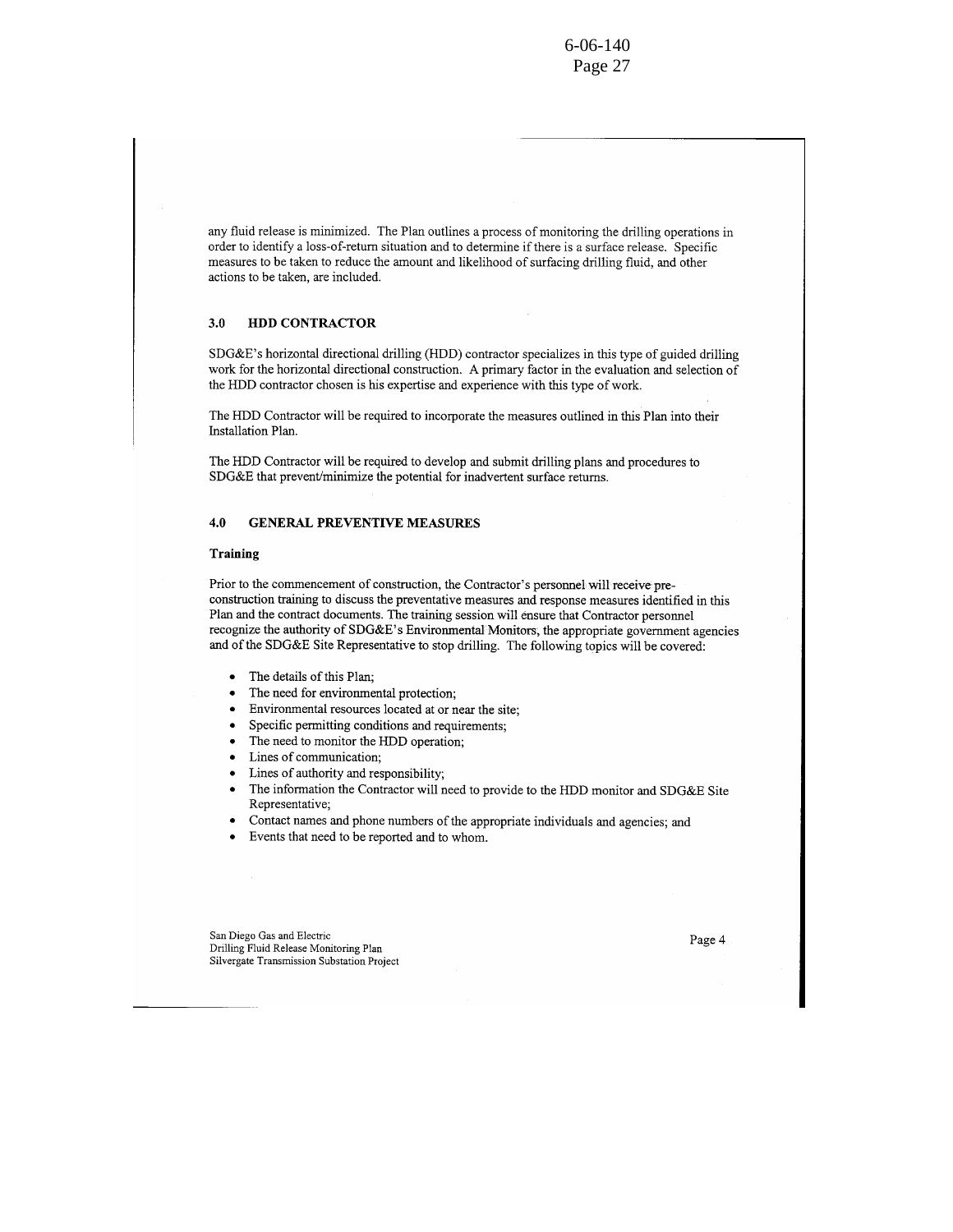## **SDG&E** Oversight

SDG&E will have a representative on-site during all drilling activities and an SDG&E Environmental Monitor will also be present as necessary to monitor the directional drilling activities at the project site, check for signs of surface returns and ensure compliance with the enclosed measures.

## **Utility Mark-Out**

Prior to excavating the bore pits and starting the drilling operations, appropriate agencies will be contacted (or a utility mark-out service used) to locate their underground facilities (e.g., water, sewer, etc.) to ensure that they will not interfere with the proposed drilling operation.

### **Drilling Hours**

SDG&E's contractor plans to conduct drilling operations, as needed, 24 hours per day seven days per week. Any exterior lighting provided to facilitate drilling activities and effective monitoring for spills or other unforeseen problems will be of the lowest illumination allowed for human safety, selectively placed, shielded, and directed away from preserved habitat to the maximum extent practicable yet allowing for rapid emergency response. Drilling of the pilot hole in the vicinity of the shoreline, where possibility of an inadvertent surface return is highest, will be limited to daylight hours.

### **Response Personnel**

Cleanup personnel will be the contractor's drill crew. In the event of an inadvertent surface return, the Superintendent will stop the driller from pumping and notify the appropriate contact people and contain the release.

The two drill crews are as follows:

| Title                | $1^{\rm st}$ Crew | $2na$ Crew |
|----------------------|-------------------|------------|
| Superintendent       |                   |            |
| Driller              |                   |            |
| Mud System Operator  |                   |            |
| Pipeside Operator    |                   |            |
| Pipeside Operator    |                   |            |
| Wireline Connections |                   |            |
| Laborer/Operator     |                   |            |
|                      |                   |            |

San Diego Gas and Electric Drilling Fluid Release Monitoring Plan Silvergate Transmission Substation Project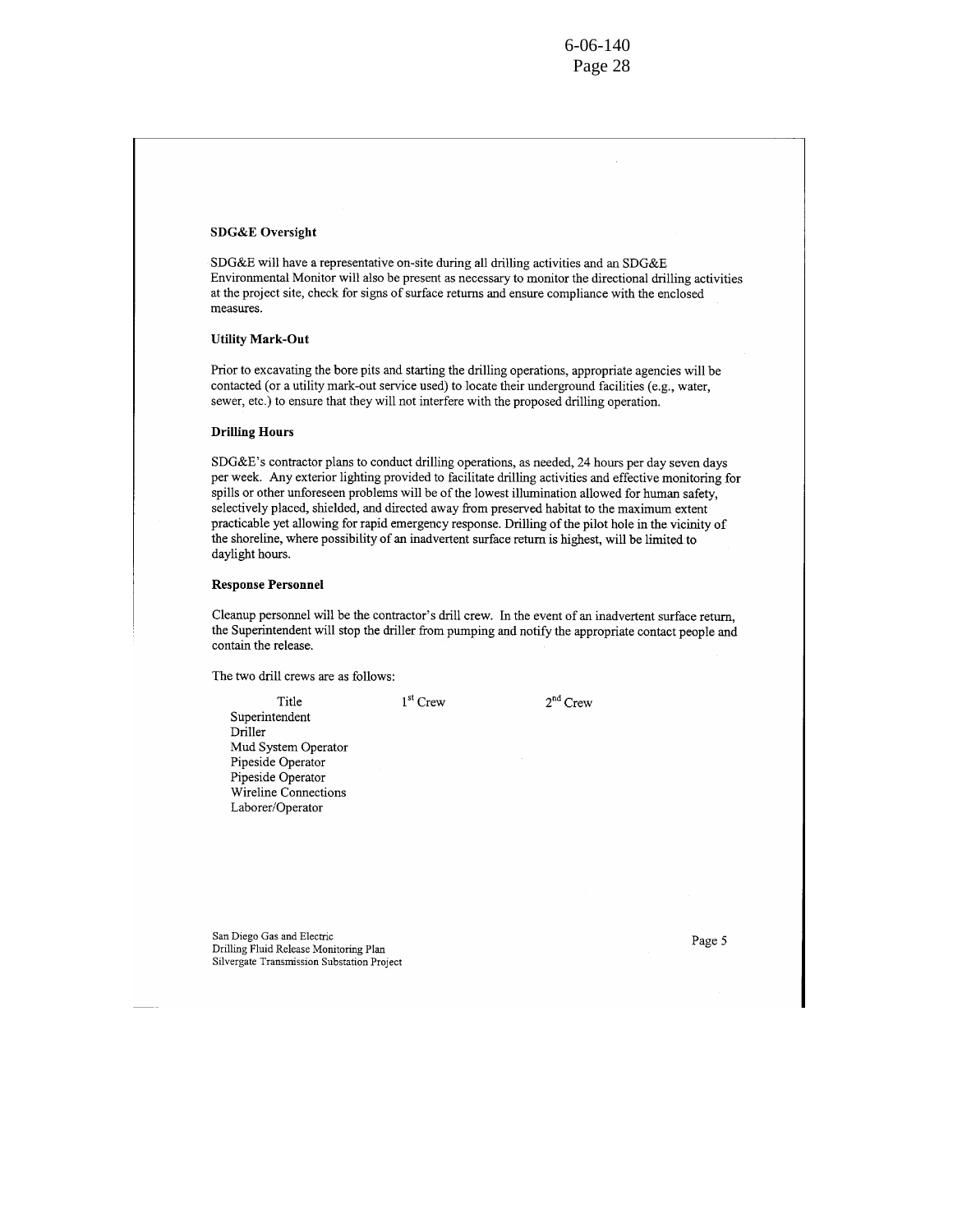## **Response Equipment**

The contractor will be required to maintain necessary emergency response equipment and materials on-site or at a readily available offsite location. These shall include the following:

- Vacuum truck;  $\bullet$
- Pumps;
- Mud storage tanks;
- Rubber tired back hoe;
- Sand bags;
- Hay bales;
- Straw waddles;
- Silt fencing:
- Plastic piping;
- Rubber hose;
- Absorbent skimmer booms;
- Absorbent pads;
- Plastic sheeting;
- Wide, heavy duty push brooms;
- Flat blade shovels;
- Squeegees;
- 55-gallon drums; and
- $\bullet$ 5 gallon hard plastic pails.

This response plan will be in place to deal with potential inadvertent surface returns of drilling fluid. All surface returns occurring on land will be contained before reaching the marsh. Afterwards, appropriate cleanup and removal of the drilling fluid will be performed. Surface returns occurring in the marsh will be immediately reported to the SDG&E Environmental Monitor who will direct the appropriate measures to be taken by the Contractor.

#### $5.0$ **DRILLING MEASURES**

The HDD Contractor's Installation Plan will include procedures to prevent and minimize the potential for inadvertent surface returns including controlling the drill advance rate and the fluid flow rate. This Plan will be incorporated into the Contractor's Installation Plan. Drilling pressure, flow rate and mud loss shall be continuously monitored. In the event that annular circulation of the drilling fluid is lost, the Contractor will take steps to restore circulation such as "sizing" the hole, reducing the flow rate, modifying the drilling fluid properties, pumping a high viscosity bentonite plug or pumping lost circulation materials (LCMs).

San Diego Gas and Electric Drilling Fluid Release Monitoring Plan Silvergate Transmission Substation Project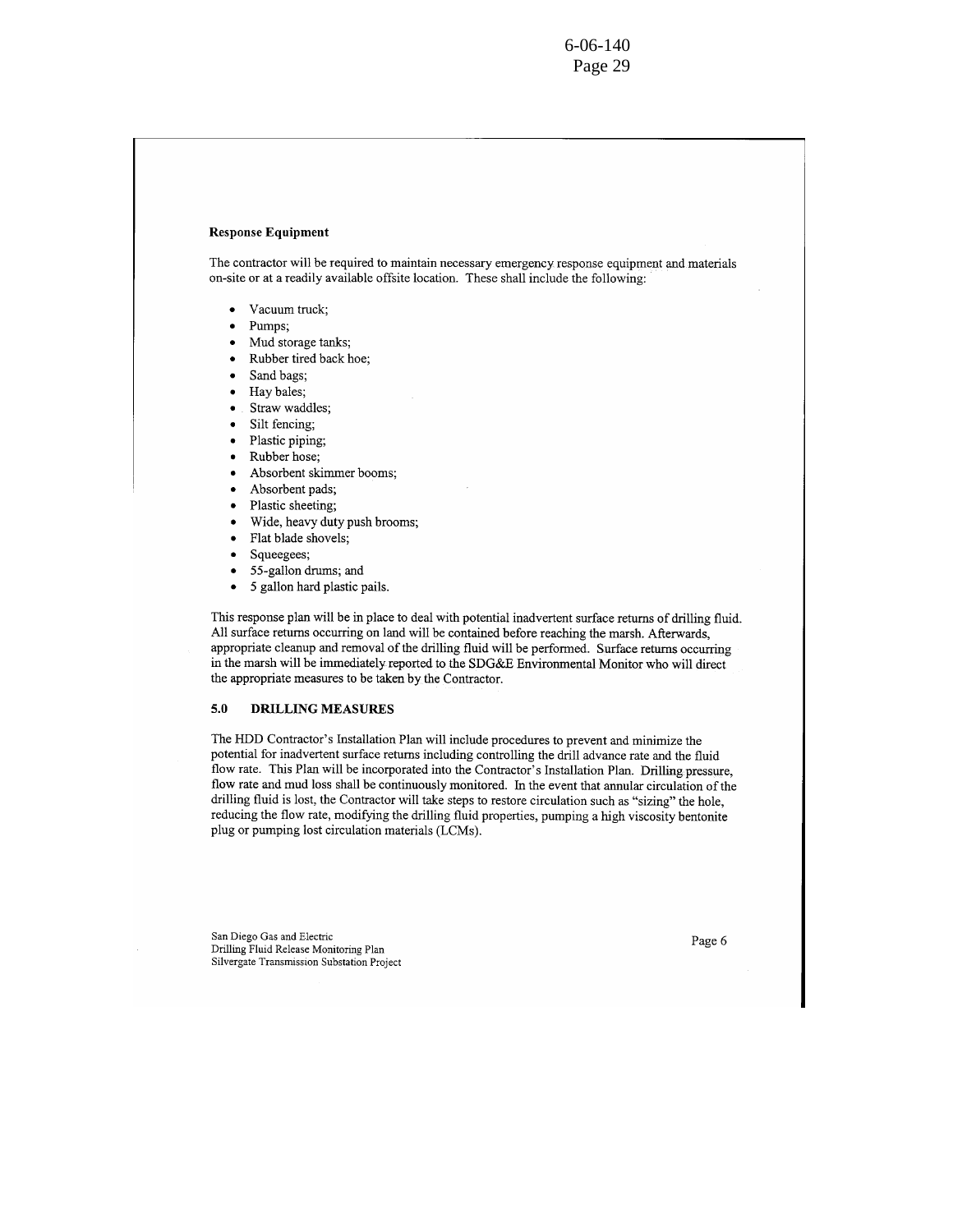The following measures will be utilized to minimize the possibility of an inadvertent surface return or release of fluid:

- The drilled path alignment has been designed to maintain adequate cover to the bottom of the marsh.
- A minimum distance of 50-feet will be maintained from the shoreline to the bore entry and exit pits (this minimum distance may be reduced for HDD operations at the other drainage crossings due to space limitations).
- To minimize the amount of drilling fluid needed and the amount necessary for disposal upon completion, the Contractor will be required to maximize recirculation of drilling fluid returns and to accurately and continuously measure the drilling fluid flow rate and pressure. The Contractor will be required to provide solids control and fluid cleaning equipment of a configuration and capacity that can process surface returns and produce drilling fluid suitable for reuse.
- Fluid returning to the surface around the drill pipe will be directed to flow into a drilling  $\bullet$ fluid containment pit. A pump will be placed in the pit to transfer drilling fluid returns to the fluid cleaning system. The entrance and exit containment pits will be completely surrounded by hay bales, sand bags and/or fiber rolls. No drilling fluids will be allowed to run out of the containment pits. A minimum freeboard of two feet will be maintained at all times within the entrance and exit mud pits.
- The drill advance rate will be controlled to minimize the potential for inadvertent surface returns.
- Certain inert, non-toxic LCMs will be selected for use in re-establishing fluid circulation. Material Safety Data Sheets (MSDS) for these additives will be made available to the Regional Water Quality Control Board and are available upon request from SDG&E's Environmental Services Department (Fred Jacobsen 858-637-3723).

#### **MONITORING** 6.0

## **Marsh Monitoring**

Shallow water in the marsh will be monitored by visual observation at least twice a day during drilling operations.

#### **HDD** Monitoring

The drill penetration rate will be monitored and maintained at a level that minimizes excessive pressure on the geologic formation.

San Diego Gas and Electric Drilling Fluid Release Monitoring Plan Silvergate Transmission Substation Project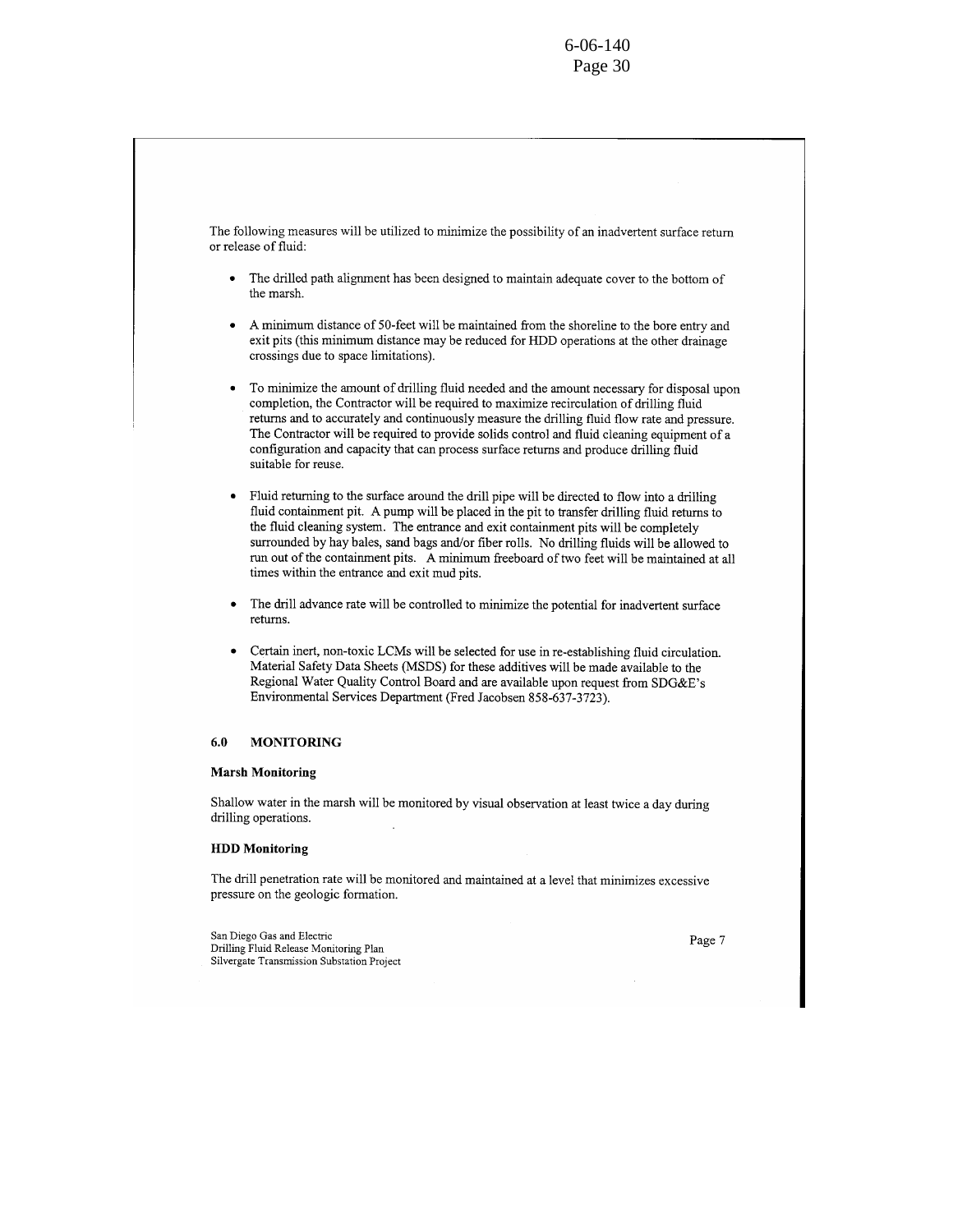Drilling fluid return volumes will be monitored for significant changes that may indicate a loss of drilling fluids outside the drilling annulus. If a loss or decrease of drilling fluid returns should occur, monitoring efforts will concentrate on determining if an inadvertent surface return has occurred (note that a loss of circulation does not necessarily indicate a surface return).

The perimeter of the drilling fluid containment pits and all HDD equipment will be routinely monitored for leaks.

The level of drilling fluid in the containment pits will be monitored and any excess material will be promptly removed to ensure the drilling fluid is adequately contained by the containment berms.

Contractor personnel will be available during the periods of the day in which active drilling construction is occurring to respond to sudden drilling fluid pressure loss. The location of any bentonite detection will be described and photographed.

Tidal action and precipitation is expected to disperse, over time, any released fluids that may occur in this area.

A logbook of drilling conditions and any monitoring activities will be kept throughout the duration of HDD construction. This logbook will be made available to the Regional Water Quality Control Board after construction to discuss any cleanup measures that may be required.

#### **CONTRACTOR REQUIREMENTS** 7.0

Contractor for this project shall incorporate the following list of measures:

- An annulus of 52 inches has been chosen to accommodate the product pipe installation;
- Contractor to review the proposed drill trajectory, including entry and exit angles, and depth, and recommend revisions to minimize potential for inadvertent surface returns and to minimize fluid communication between alignments;
- Contractor to use drill cutting devices that will lower the pressure ahead of the drill string to reduce the potential for mud fracture occurring on the exit side;
- Contractor to notify SDG&E immediately if a sudden loss of drilling fluid circulation occurs:
- If a sudden loss of drilling fluid circulation occurs, Contractor to determine the location of the drilling head and provide coordinates to the monitor to detect the location(s) of fluid loss; and
- Contractor will keep copies of records required by this Plan with the drilling superintendent and shall strictly adhere to this Plan.

#### DRILLING FLUID DISCHARGES  $8.0$

Drilling fluid exposure to the marsh can be caused either by an inadvertent surface return within the marsh or by drilling fluids entering the waterway from the shore. The following procedures will be immediately employed in the event of any discharge:

San Diego Gas and Electric Drilling Fluid Release Monitoring Plan Silvergate Transmission Substation Project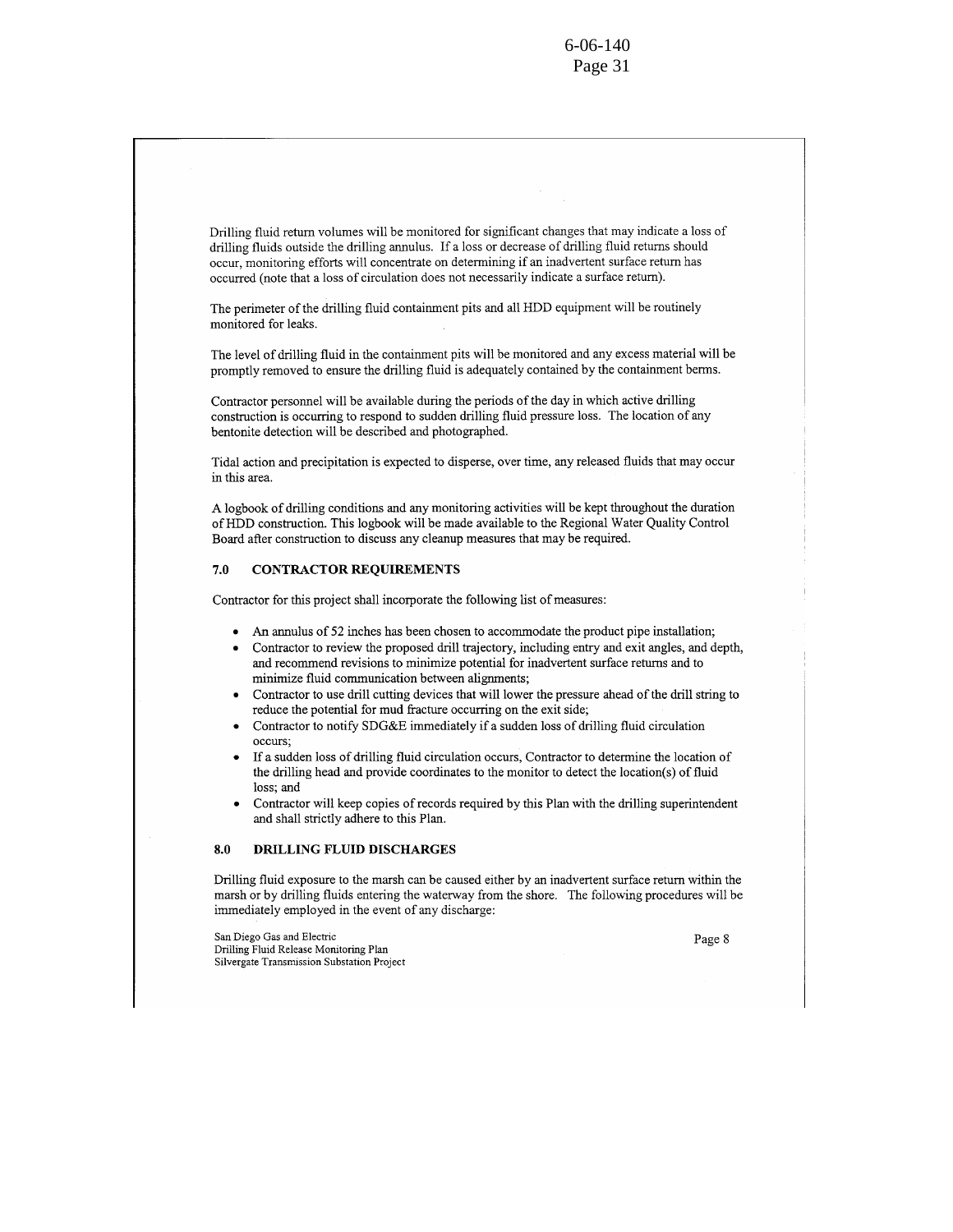$6 - 06 - 140$ Page 32

- Notify appropriate parties (per Section 10.0 of this Plan):
- Evaluate and control discharge. Stop the source of the release as quickly as possible;
- Contain the drilling fluid with the emergency response materials maintained on-site;
- Promptly clean up the drilling fluid and recycle it or haul it off-site for disposal; and
	- Document any occurrence.

## **Notification**

In the event of loss of circulation and/or the inadvertent discharge of drilling fluid to the surface within the marsh, the Contractor will immediately notify the SDG&E Environmental Monitor. The SDG&E Environmental Monitor and Site Representative will notify all appropriate authorities including the San Diego RWQCB, and the USACOE.

#### **Evaluation and Control**

The Contractor will attempt to restore circulation of drilling fluids by methods such as "sizing" the hole, reducing the drilling fluid flow rate, or modifying the drilling fluid properties.

Generally, a highly viscous drilling fluid and minimum operating pressures are used to prevent the loss or undesirable escape of drilling fluid. Most fractures occur during pilot hole drilling when fluid pressures are high and the outlet flow paths are small. If inadvertent returns cannot be remedied using the procedures presented in this Plan, a mud specialist may be consulted for recommendations on changes to be made to the drilling fluid properties.

In general, drilling will not be stopped due to circulation loss or inadvertent returns unless the returns pose a threat to public health and safety or unless directed by SDG&E or the governing authorities.

Surface returns in waterbodies will be evaluated to determine if additional measures are warranted.

- Minor surface returns will be monitored. If they disperse and/or do not appear to have  $\bullet$ likelihood to cause significant adverse environmental effects, no cleanup actions will be taken, especially actions that would adversely affect the waterbody itself or shallow substrates.
- Cleanup actions may be desirable, though, and such actions will be determined and implemented expeditiously in consultation with appropriate regulatory agencies.

#### Containment

Surface returns on land will be immediately contained with hand placed barriers (i.e. hay bales, fiber rolls, gravel or sand bags, silt fences, etc.) and collected using vacuum pumps, as practical. If the amount of the surface return exceeds that which can readily be contained and collected, then

San Diego Gas and Electric Drilling Fluid Release Monitoring Plan Silvergate Transmission Substation Project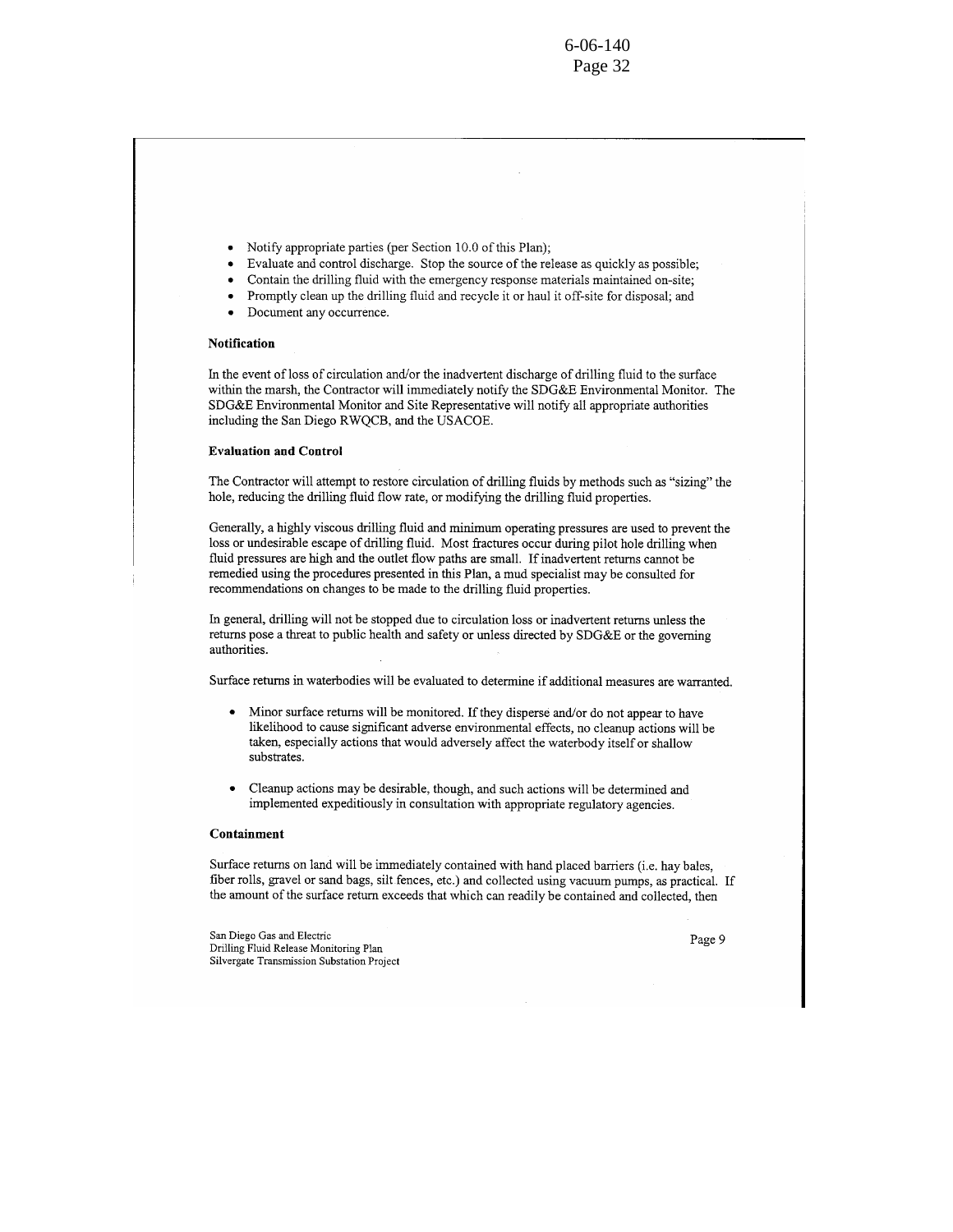drilling operations will be suspended until the surface return volumes can be brought under control. At no time will excess or residual materials be washed down to surface waters or storm drains.

#### Cleanup

All land based discharged materials will be collected and transferred to the mud cleaning system for reuse or to collection tanks for disposal.

If surface returns occur in accessible areas within the marsh, the SDG&E Environmental Monitor will determine, in consultation with the appropriate regulatory agencies, the necessary cleanup actions. In some situations, allowing the dispersal and precipitation of the muds will be less impactive than any cleanup measures.

### Documentation

All discharges and loss of circulation will be recorded by the driller and the SDG&E Site Representative. Control, containment and cleanup measures taken will also be recorded. The SDG&E Environmental Monitor will document all agencies contacted and directions given.

#### 9.0 DISPOSAL OF DRILLING FLUIDS AND CUTTINGS

The Contractor will be required to dispose of all drilling fluids and cuttings at licensed disposal sites approved by SDG&E.

SDG&E has approved the use of the Philadelphia Mine Recycling for the disposal of "wet" drilling fluid and cuttings. Contact information is as follows:

Philadelphia Mine Recycling 12000 Philadelphia Street Mira Loma, CA 91752 (909) 793-3416

Disposal of "dry" drill cuttings will be at a local municipal landfill if the cuttings meet the applicable disposal standards, including the moisture content standard. If the cuttings are too wet for disposal at a local municipal landfill then the Contractor will be required to dispose of the cuttings at the Philadelphia Mine Recycling or other wet disposal site approved by SDG&E.

Disposal of all materials (drilling fluid and cuttings) will require analysis and approval prior to transport. SDG&E's Environmental Analysis Laboratory will sample and provide analysis of materials for disposal.

San Diego Gas and Electric Drilling Fluid Release Monitoring Plan Silvergate Transmission Substation Project